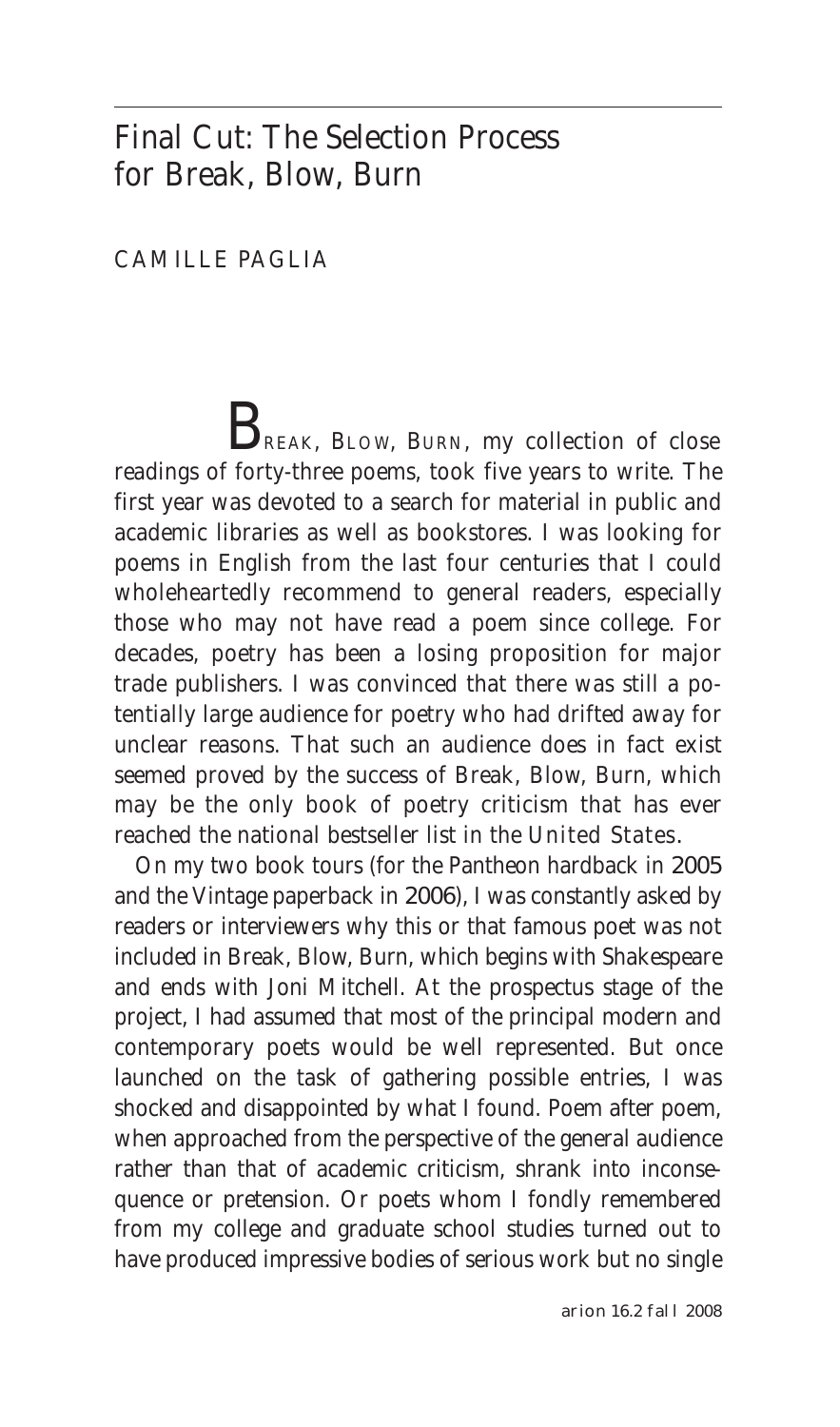poem that could stand up as an artifact to the classic poems elsewhere in the book. The ultimate standard that I applied in my selection process was based on William Butler Yeats' "The Second Coming," a masterpiece of sinewy modern English.

Ezra Pound, because of his generous mentoring of and vast influence on other poets (such as T. S. Eliot and William Carlos Williams), should have been automatically included in *Break, Blow, Burn*. But to my dismay, I could not find a single usable Pound poem—just a monotonous series of showy, pointless, arcane allusions to prior literature. The equally influential W. H. Auden was high on my original list. But after reviewing Auden's collected poetry, I was stunned to discover how few of his poems can stand on their own in today's media-saturated cultural climate. Auden's most anthologized poem, "Musée des Beaux Arts," inspired by a Breughel painting, felt dated in its portentous mannerisms. A homoerotic love poem by Auden that I had always planned to include begins, "Lay your sleeping head, my love, / Human on my faithless arm." But when I returned to it, I found the poem perilously top-heavy with that single fine sentence. Everything afterward dissolves into vague blather. It was perhaps the most painful example that I encountered of great openings not being sustained.

Surely the lucid and vivacious Marianne Moore, so hugely popular in her day, would have produced many poems to appeal to the general reader. However, while I was charmed by Moore's ingenious variety of formats, I became uncomfortable and impatient with her reflex jokiness, which began to seem like an avoidance of emotion. Nothing went very deep. Because I was so eager to get a good sports poem into *Break, Blow, Burn* (I never found one), I had high hopes for Moore's beloved odes to baseball. Alas, compared to today's high-impact, around-the-clock sports talk on radio and TV, Moore's baseball lingo came across as fussy and corny.

Elizabeth Bishop presented an opposite problem. Bishop is truly a poet's poet, a refined craftsman whose discreet, shapely poems carry a potent emotional charge beneath their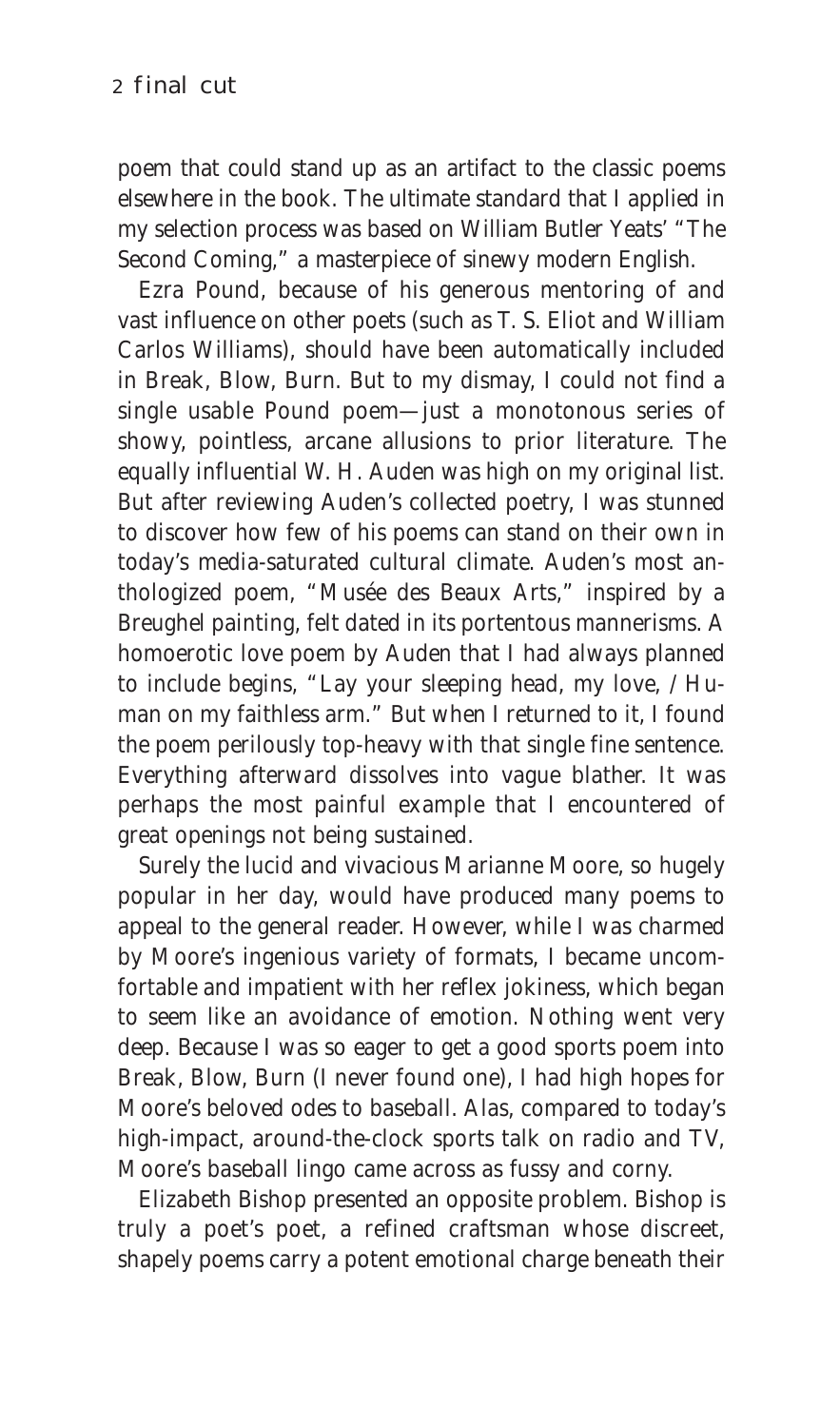transparent surface. I had expected a wealth of Bishop poems to choose from. With my eye on the general reader, I was keenly anticipating a cascade of sensuous tropical imagery drawn from Bishop's life in Brazil. But when I returned to her collected poems, the observed details to my surprise seemed oppressively clouded with sentimental self-projection. For example, I found Bishop's much-anthologized poem "The Fish" nearly unbearable due to her obtrusively simmering self-pity. (Wounded animal poems, typifying the anthropomorphic fallacy, have become an exasperating cliché over the past sixty years.) Even splendid, monumental Brazil evidently couldn't break into Bishop's weary bubble, which traveled with her wherever she went. It may be time to jettison depressiveness as a fashionable badge of creativity.

Charles Bukowski was another poet slated from the start to be prominently featured in *Break, Blow, Burn*. (Indeed, he proved to be the writer I was most asked about on my book tours.) I had planned to make the dissolute Bukowski a crown jewel, demonstrating the scornful rejection by my rowdy, raucous 1960s generation of the genteel proprieties of 1950s literary criticism, still faithfully practiced by the erudite but terminally prim Helen Vendler. I was looking for a funny, squalid street or barroom poem, preferably with boorish knockdown brawling and half-clad shady ladies. But as with Elizabeth Bishop, I could not find a single poem to endorse in good faith for the general reader. And Bukowski was staggeringly prolific: I ransacked shelf upon shelf of his work. But he obviously had little interest in disciplining or consolidating his garrulous, meandering poems. Frustrated, I fantasized about scissoring out juicy excerpts and taping together my own ideal Platonic form of a Bukowski poem. The missing Bukowski may be the surly Banquo's ghost of *Break, Blow, Burn*.

Feminist poetry proved a dispiriting dead end. Grimly ideological and message-driven, it preaches to the choir and has little crossover relevance for a general audience. Adrienne Rich's "Diving into the Wreck," a big anthology favorite, is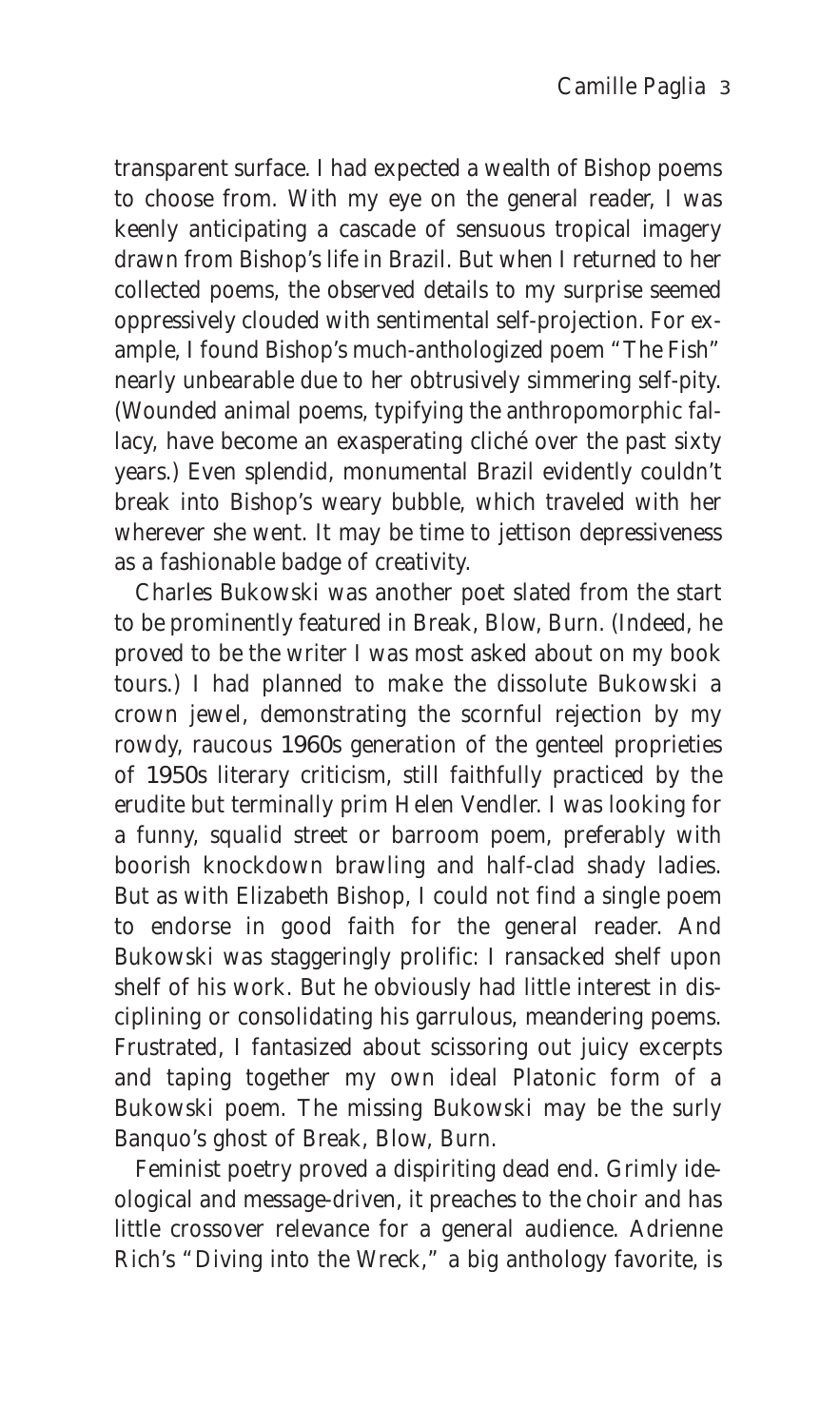symptomatic of the intractable artistic problem. A tremendously promising master metaphor—Rich uses deep-sea diving to dramatize modern women's confrontation with a declining patriarchal civilization—collapses into monotonous sermonizing and embarrassing bathos. The poem's clumsiness and redundancy are excruciating (risible "flippers," for example, loom large). I was more optimistic about finding a good feminist poem by Marge Piercy, who treats her woman-centric themes with spunky humor. Piercy's work is full of smart perceptions and sparkling turns of phrase, but her poems too often seem like casual venting notes or first drafts rather than considered artifacts. I finally chose for *Break, Blow, Burn* two forceful, lively poems by Wanda Coleman and Rochelle Kraut that are not explicitly feminist but that express a mature and complex perspective on women's lives.

I had glowing memories of dozens of poets whom I had avidly read (or seen read in person) after my introduction to contemporary poetry in college in the mid-1960s: Denise Levertov, Randall Jarrell, Muriel Rukeyser, Robert Duncan, John Berryman, W. D. Snodgrass, Robert Creeley, John Ashbery, and Galway Kinnell, among many others. But when I returned to their work to find material for *Break, Blow, Burn*, I was mortified by my inability to identify a single important short poem to set before the general reader. Live readings seem to have beguiled and distracted too many writers from the more rigorous demands of the printed page—the medium that lasts and that speaks to posterity. All of the above poets deserve our great respect for their talent, skill, versatility, and commitment, but I would question how long their reputations will last in the absence of strong freestanding poems. Beyond that, I was puzzled and repelled by the stratospheric elevation in the critical canon given to John Ashbery in recent decades. "Self-Portrait in a Convex Mirror" (1974), Ashbery's most famous poem, is a florid exercise in strained significance that could and should have been compressed and radically reduced by two thirds. Can there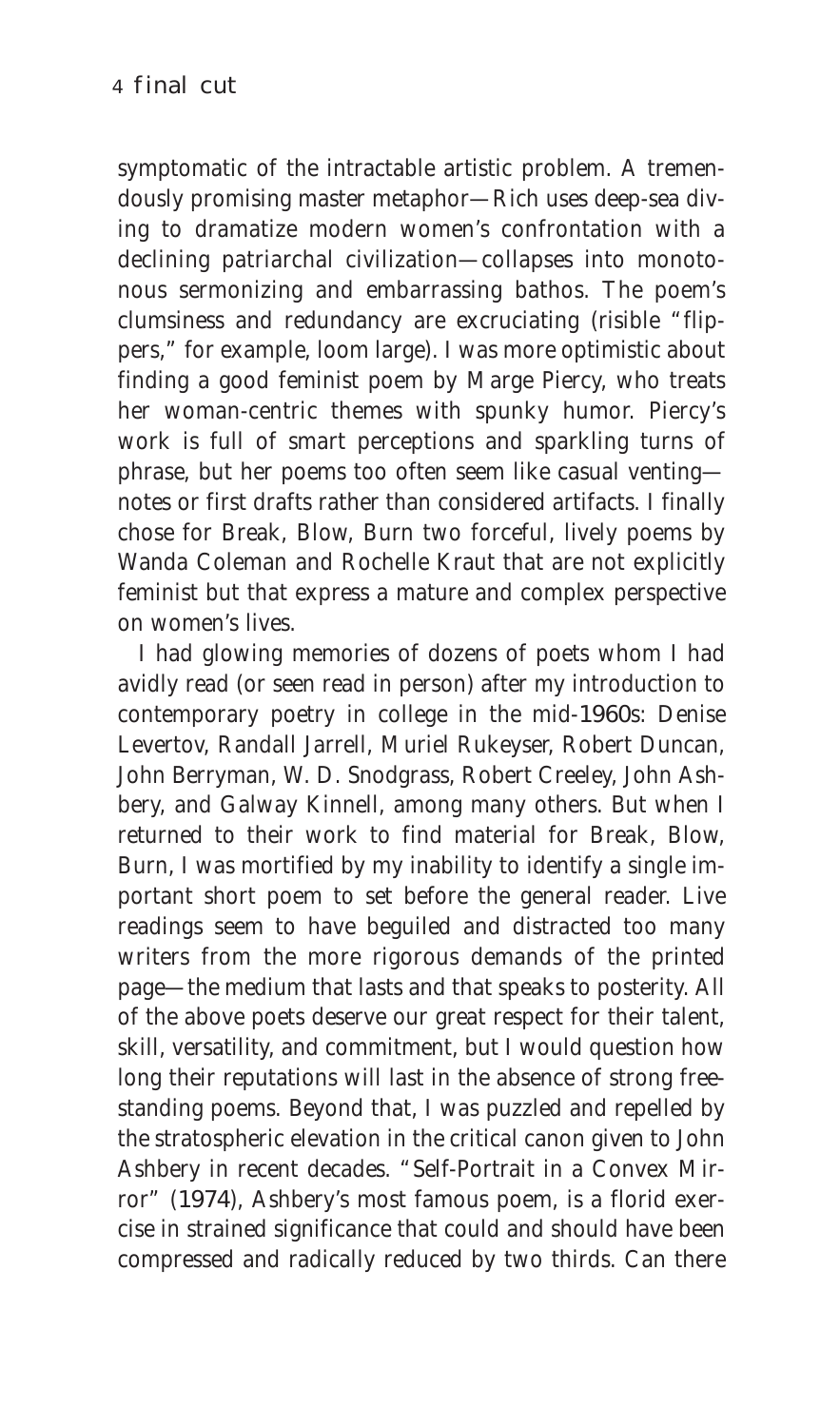be any wonder that poetry has lost the cultural status it once enjoyed in the United States when an ingrown, overwrought, and pseudo-philosophical style such as Ashbery's is so universally praised and promoted?

Given my distaste for Ashbery's affectations, it would come as no surprise how much I detest the precious grandiloquence of marquee poets like Jorie Graham, who mirrors back to elite academics their own pedantic preoccupations and inflated sense of self. That Graham, with her fey locutions and tedious self-interrogations, is considered a "difficult" or intellectual poet is simply preposterous. Anointing by the Ivy League, of course, may be the kiss of death: Nobel Prize winner Seamus Heaney, another academic star, enjoys an exaggerated reputation for energetically well-crafted but middling poems that strike me as second- or third-hand Yeats. As for the so-called language poets, with their postmodernist game-playing, they are co-conspirators in the murder and marginalization of poetry in the United States.

For the contemporary poems in *Break, Blow, Burn*, my decisions were based solely on the quality of the poem and never on the fame of the poet. As I stumbled on a promising poem in my search, I photocopied it for later consideration. Once the finalists were assembled, I pored over them again and again to see if they could hold up to sequential rereading. Did a poem retain its freshness and surprise? Some of my finds were soon dropped when I noted how a powerful opening was not sustained by the rest of the text. It was highly distressing to see what might have been a remarkable poem selfdestruct or wither away, as if the poet failed to keep pressure on his or her own imagination—or perhaps to hold the poem back long enough to let it develop and ripen on its own.

An example of this latter problem is William Stafford's "The Color That Really Is." The poem begins stunningly: "The color that really is comes over a desert / after the sun goes down: blue, lavender, / purple. . . . What if you saw all this in the day?" Stafford sees the rays of the sun as swords that "slice—life, death, disguise—through space!" These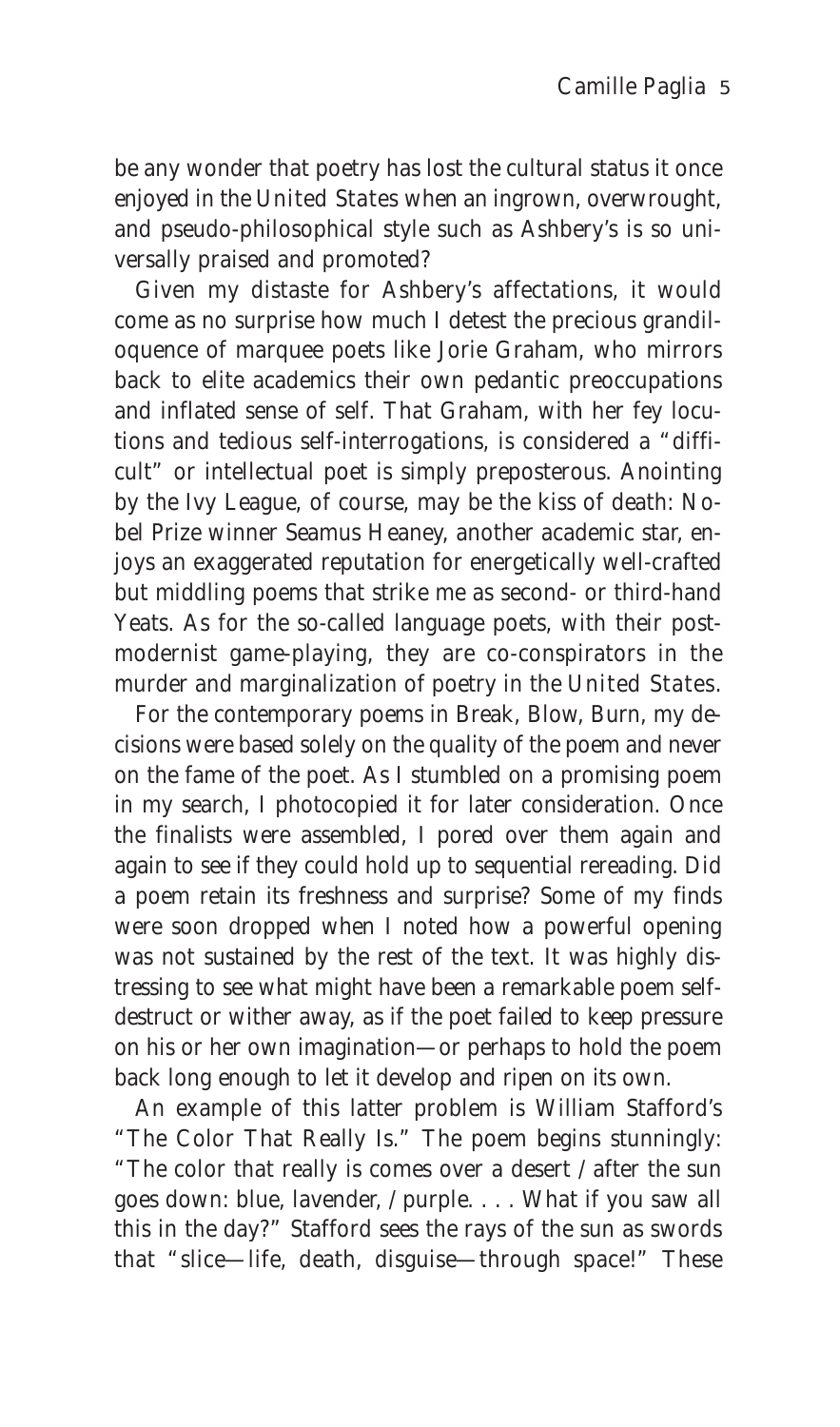amazing, even shamanistic perceptions about existence are followed by an arresting second stanza sketching a stark scene of chilling specificity: the poet glimpses a woman's "terrible face" under the light of a casino table in Reno. That ravaged face reveals "what a desert was / if you lived there the way it is." The juxtaposition of sublime, visionary images with a gritty slice-of-life portrait is brilliant and daring. But then Stafford attaches a jarring finale—a stanza awkwardly inserting himself in a posture of mawkish piety: "Since then I pause every day to bow my head." What a waste!

Again and again, there were poems that had provocative or inspired first lines but that then fell flat, as if the poet were baffled about how to proceed. For example, Bill Knott's "More Best Jokes of the Delphic Oracle" (wonderfully sly title) begins, "I vow to live always at trash point." What satiric pleasures that bold line promises, but the poem never delivers. Sometimes an ambitious poem would find its natural architecture but then neglect smaller details of workmanship or tone. An example is Bob Kaufman's "To My Son Parker, Asleep in the Next Room." An African-American Beat poet, Kaufman, like his colleague Allen Ginsberg, was directly influenced by Walt Whitman. This memorable poem is an epic chant that surveys human history from "shaggy Neanderthals" marking "ochre walls in ice-formed caves" to artists and priests in far-flung cultures from Egypt and Assyria to China, Melanesia, and Peru. The rhythms are forceful and insistent and the images compellingly visual or visceral. The poem ends in an exalted if uneven coda celebrating freedom.

After working with Kaufman's poem, however, I became disillusioned by its needlessly simplistic politics: India is "holy," while Greece is "bloody"—as if India's soil has not been equally drenched in blood. And there are rote hits at "degenerate Rome" and "slave Europe." These angry value judgments, exalting all non-Caucasians over Europeans, have become so hackneyed through political correctness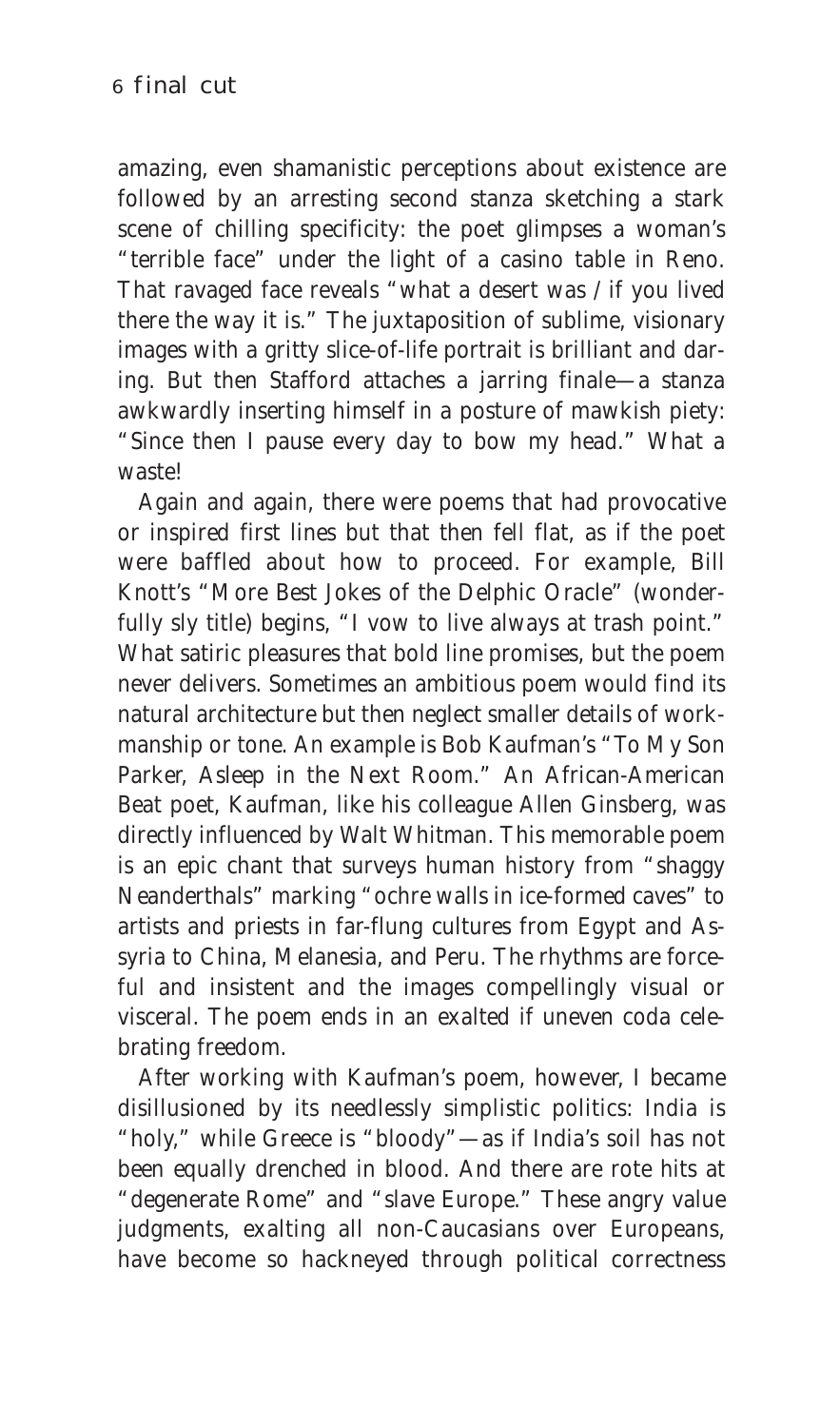since the 1960s that they undermine the poem, whose ultimate theme is human aspiration and artistic achievement. The poet would have served his poem better with a more expansive, forgiving, and authentically Whitmanian vision. As is, it is too close to a rant. Kaufman's sadly self-limiting poem demonstrates how progressive American poetry began to isolate itself from general society in the last half of the twentieth century. When poets defensively cluster in a ghetto of homogeneous opinion, they lose contact with their larger audience. Great poetry never requires a political litmus test.

A poem that emerged from a quite different social milieu is Morris Bishop's "The Witch of East Seventy-Second Street," which was published in *The New Yorker* in 1953. Though my primary critical sympathy remains with the rude, rebellious Beat style, I find Bishop's poem far more effective than Kaufman's in reaching its artistic goal:

"I will put upon you the Telephone Curse," said the witch.

- "The telephone will call when you are standing on a chair with a Chinese vase in either hand,
- And when you answer, you will hear only the derisive popping of corks."
- But I was armed so strong in honesty

Her threats passed by me like the idle wind.

"And I will put upon you the Curse of Dropping," said the witch. "The dropping of tiny tacks, the dropping of food gobbets,

The escape of wet dishes from the eager-grasping hand,

The dropping of spectacles, stitches, final consonants, the abdomen."

I sneered, jeered, fleered; I flouted, scouted; I pooh-pooh-poohed.

"I will put upon you the Curse of Forgetting!" screamed the witch.

"Names, numbers, faces, old songs, old joy,

Words that once were magic, love, upward ways, the way home."

"No doubt the forgotten is well forgotten," said I.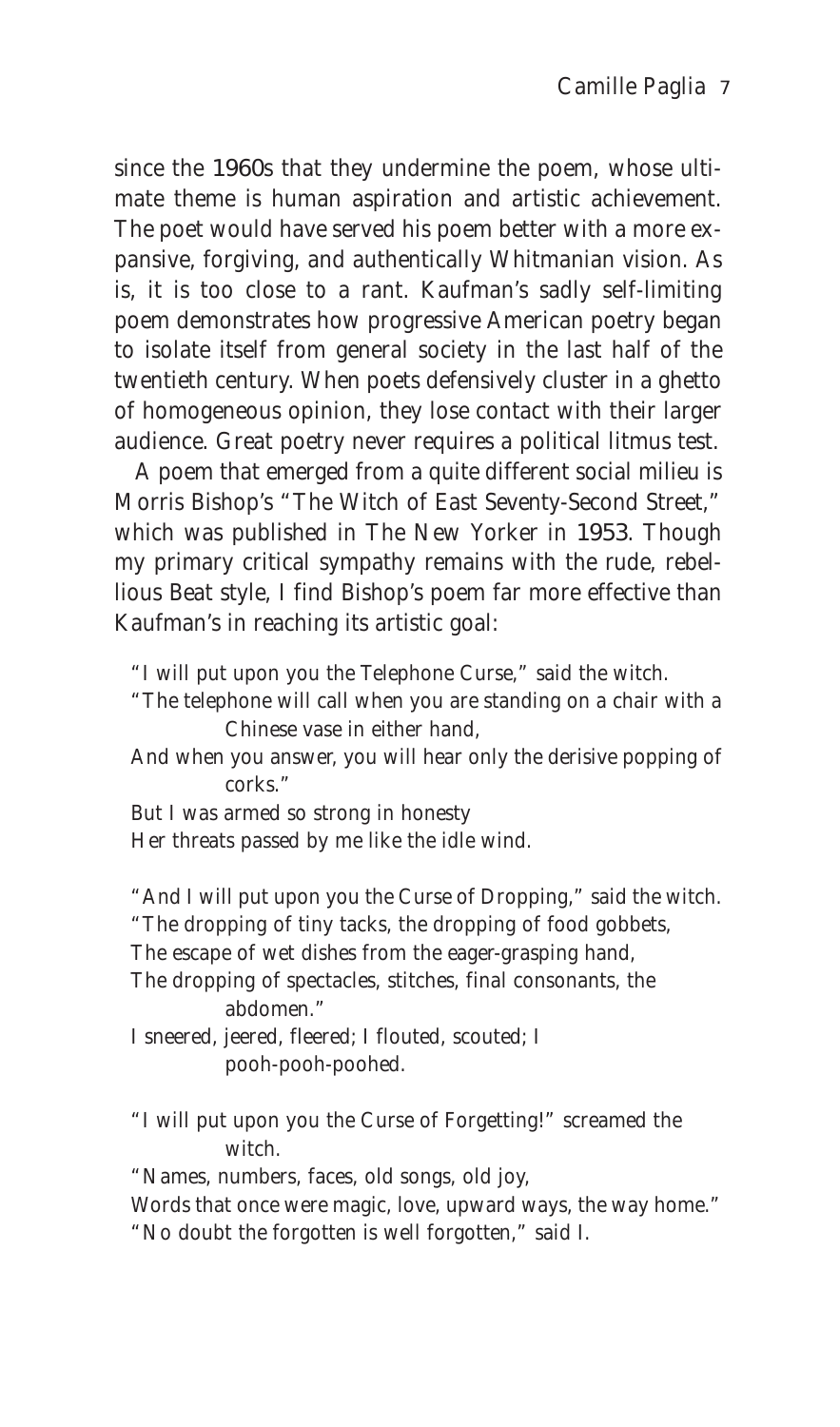"And I will put upon you the Curse of Remembering," bubbled the witch. Terror struck my eyes, knees, heart; And I took her charred contract And signed in triplicate.

Catering with its chic uptown address, well-appointed decor, and sophisticated whimsy to the affluent readers of the glossy *New Yorker*, "The Witch of East Seventy-Second Street" nevertheless manages to tap archetypal imagery for eerily unsettling effect. Poet and witch have an odd intimacy: she breaks into his ordered routine like an ambassador from elemental nature. Is she a malign proxy for mother or wife, as in fairy tales? She speaks in ominous parallelism, like the witches of *Macbeth*—four curses in four stanzas, culminating in the parodic "triplicate" business contract, "charred" by hellfire and signed by the defeated poet.

As with Jaques' melancholy speech about the seven ages of man in Shakespeare's *As You Like It*, human life is mapped as a series of losses, with the elderly regressing to an infantile state. The witch's "Curse of Dropping" attacks the body (fingers and hands stiffen; the belly sags), while her "Curse of Forgetting" attacks the mind (memory lapses, especially costly to poets with their bardic mission). Everything valuable in life emotion as well as sensation—seems to recede. But the worst is the "Curse of Remembering," which overwhelms the mind with regrets. Remembering is too crushing a burden. Better to remain in the fenced preserve of quaint connoisseurship (the Chinese vases), into which modern technology can barely penetrate (the sputtering telephone). The poem presents the poet as isolated, refined, and removed from collective joys (the "popping of corks" at unattended parties), but vulnerable to attack from mythic forces. It's as if, with their active imagination, poets are the vulnerable point in modern civilization, where the archaic can invade and retake spiritual territory.

Bishop's poem, for all its virtues, finally seemed too arch or pat for *Break, Blow, Burn*. A poem that came very close to inclusion, however, was Gary Snyder's "Strategic Air Com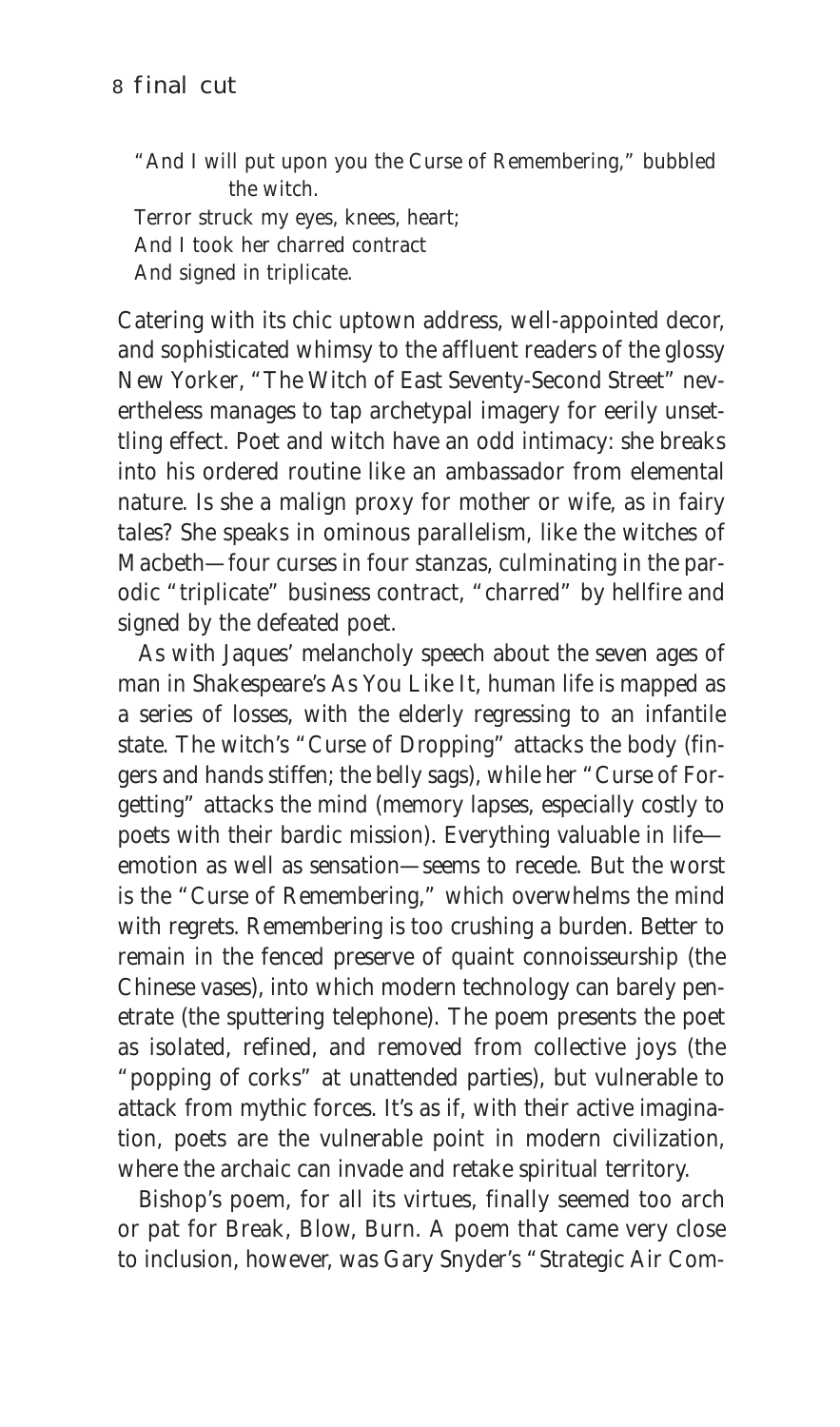mand." (I decided to use Snyder's "Old Pond" instead.)

The hiss and flashing lights of a jet Pass near Jupiter in Virgo. He asks, how many satellites in the sky? Does anyone know where they all are? What are they doing, who watches them?

Frost settles on the sleeping bags. The last embers of fire, One more cup of tea, At the edge of a high lake rimmed with snow.

These cliffs and the stars Belong to the same universe. This little air in between Belongs to the twentieth century and its wars.

*VIII, 82, Koip Peak, Sierra Nevada*

Snyder's opposition of serene nature to ethically distorted society is classically High Romantic. The two men camping out in the Sierra Nevada mountains hear the "hiss" of a military jet, the serpent in the garden as well as an avatar of impersonal industrial mechanization. The jet's passage near the planet Jupiter in the constellation and astrological sign of Virgo suggests that male authority figures (as in William Blake) have become cruel or sterile. God's periodic encounter with a virgin (as in Yeats) can lead to a destructive new birth. The rogue satellites are the all-seeing eyes of government surveillance, agents of a global system of mutual hostility and fear.

The visitors seek a spartan simplicity. They have stripped down to essentials in order to purify themselves, like teadrinking Buddhist monks at the "high lake rimmed with snow." The fading fire (as in Shakespeare's Sonnet 73) represents an elemental reality, like the frost settling on the sleeping bags, prefiguring the beds of the dead. The men's humble comforts, with their tactile immediacy, contrast with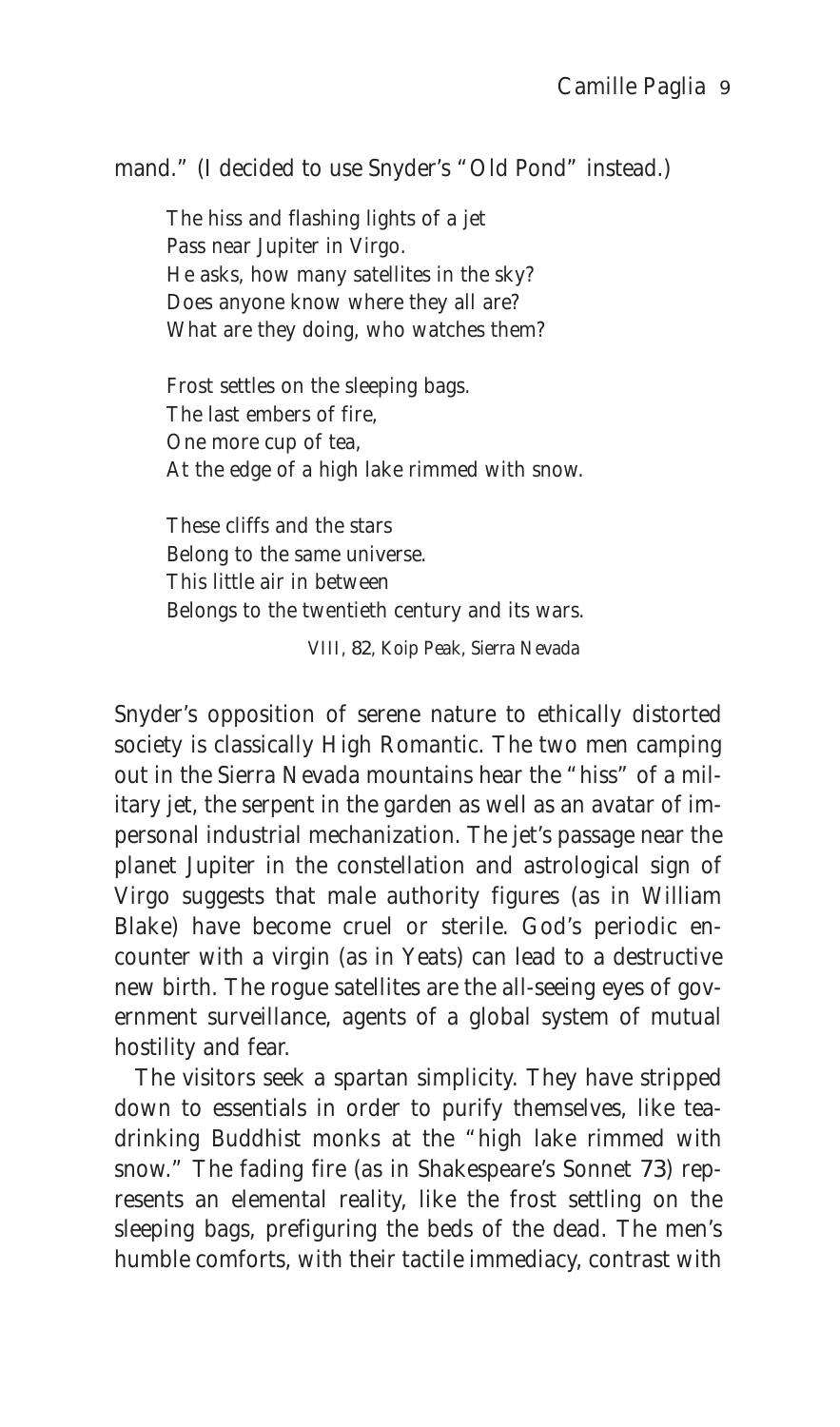the jet's dehumanized perfection and arrogance. Earth, air, water, and fire: these endure, while political events flare up and disappear, like the jet. The poet contemplates the largeness of the universe, compared to the narrow band of the earth's atmosphere, where the jet, representing the war-torn twentieth century, cruises. Skeptical questions could certainly be asked: would Snyder return society to the preliterate nomadic era, when humans lived desperately hand to mouth and were helplessly vulnerable to accident and disease? But that does not invalidate his protest. The poem is prophetic: machines, dazzling artifices of the mind, may gradually be robbing humanity of free will, but nature is ultimately unreachable, unperturbed by human folly. Wars, like the jet's "flashing lights," are mere dying sparks in nature's harmony.

Because Allen Ginsberg had made such a huge impact on me in college, I confidently expected him to play a prominent role in *Break, Blow, Burn*. But *Howl*, my favorite Ginsberg poem, proved thornily difficult to excerpt: the notorious opening section (starting "I saw the best minds of my generation destroyed by madness, starving hysterical naked") seemed too strident and unsupported on its own. Ginsberg's oft-anthologized "A Supermarket in California" was a possibility, but I found its prosy humor a bit too blatant. There was an obscure early Ginsberg poem, however, that obsessed me—"The Blue Angel." But its traditional format (six fourline stanzas) is so unrepresentative of Ginsberg's work as a whole that I felt it would mislead a general audience. Furthermore, because the theme is Marlene Dietrich, it might seem as if I had chosen the poem merely because it's about a movie star—a charge that might well have been true! (My first book, *Sexual Personae*, argued that cinema, prefigured in Plato, is the master principle of Western culture.)

The title refers to Dietrich's breakthrough 1930 film, *The Blue Angel*, where she plays a cabaret femme fatale. The poem begins: "Marlene Dietrich is singing a lament / for mechanical love." Ginsberg portrays Dietrich as "a life-sized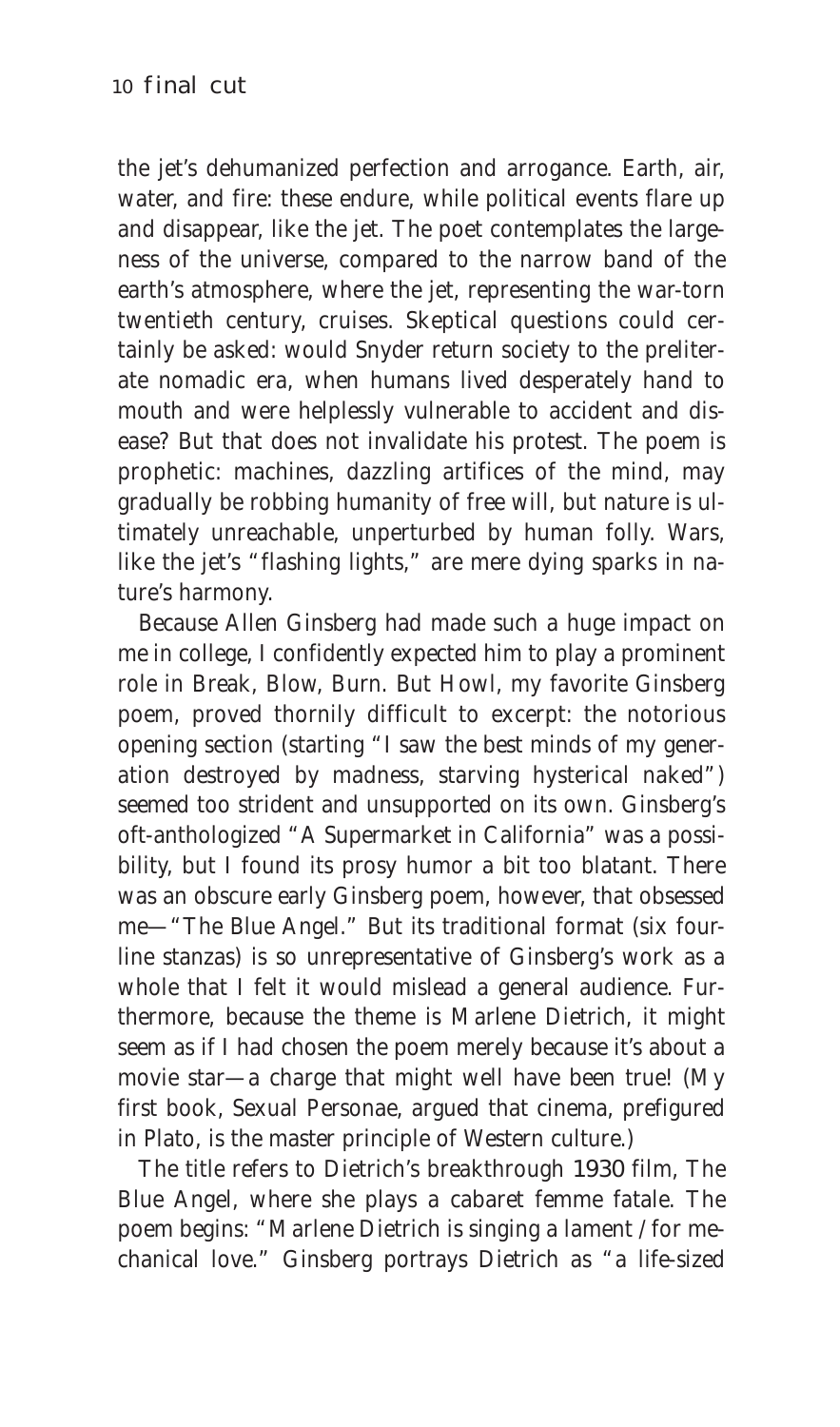toy, / the doll of eternity." She is a streamlined objet d'art: her hair is "shaped like an abstract hat / made out of white steel." But her face is ghoulishly "whitewashed and / immobile like a robot," with a "little white key" protruding from the temple. Her eyes, with their "dull blue pupils," are "blank/like a statue's in a museum."

Ginsberg's poem works on multiple levels—cultural, biological, and psychological. First of all, the Dietrich doll, like a surreal construction by Salvador Dalí (who did mock-ups of Mae West and Shirley Temple), represents the artificial projections of Hollywood, the studio-created stars whose machine-made images infatuated audiences around the globe. White-blonde Dietrich is a modernist abstraction, an *idea* of sex removed from the sensory. She is eternal because her celluloid image will never age.

More disturbingly, Ginsberg also portrays female sexuality as a brute, fascist imperative. That there is personal projection here seems proved first by a tagline identifying the poem as a dream that Ginsberg had in Paterson in 1950, and second by the despairing coda, introduced by a hasty dash: "—you'd think I would have thought a plan / to end the inner grind, / but not till I have found a man / to occupy my mind." A startlingly frank gay revelation for that repressed period. But after so vividly hallucinatory a poem, what strangely bland language. Here Ginsberg plainly suggests that his homosexuality was a route of escape from the drearily grinding occupation of his mental space by demanding, domineering women—above all his mother, whose mental breakdown and institutionalization he would memorialize in *Kaddish*. Walt Whitman's longings for a male comrade were couched in far more effusive and tender language. But in Ginsberg's poem, all of the drama and glamour belong to a pitiless female automaton.

Related questions: is Dietrich, with her "lament / for mechanical love," a personification of random, anonymous gay sex, with which Ginsberg was perhaps feeling fatigued or disillusioned? As a gay male icon at the time, was Dietrich a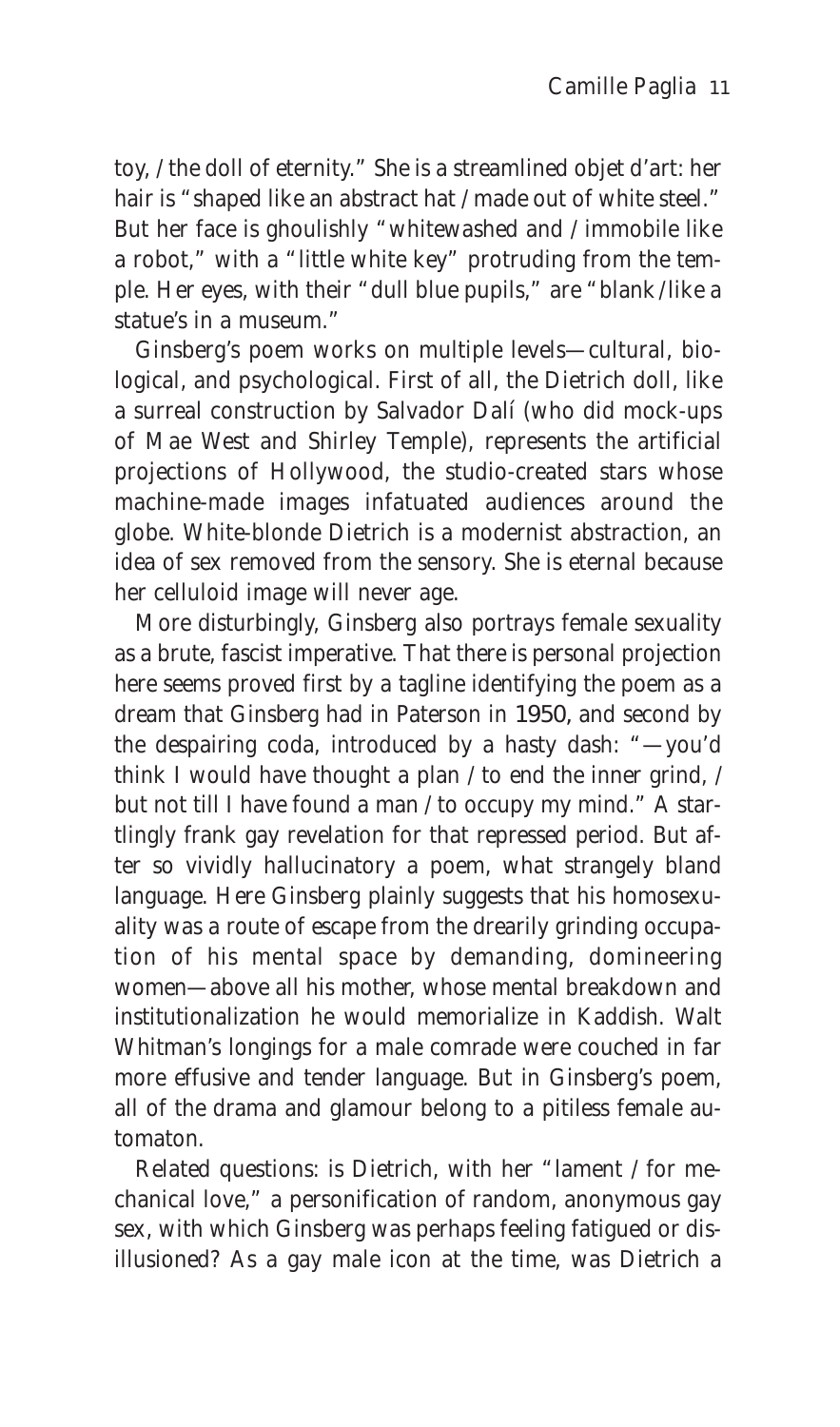symbol of gay men's own enforced, artificial construction of self? Is Ginsberg implying that gay male love is a flight from real women—a jailbreak toward male identity and freedom? Woman's image here is godlike yet cold and terrifying (like Yeats' desert beast with its "blank and pitiless" gaze in "The Second Coming"). Dietrich sings, but she does not speak. Was poetry Ginsberg's way of reclaiming and liberating language?

Gay men's cultish attachment to movie stars in the closeted era before the 1969 Stonewall rebellion, which sparked the gay liberation movement, is also registered in a sprightly little untitled poem by Frank O'Hara that begins, "Lana Turner has collapsed!" O'Hara, who always wrote quickly, tossed it off on the Staten Island ferry on his way to a 1962 reading where he scandalized Robert Lowell by impudently reciting it. I was very tempted to use this increasingly popular poem in *Break, Blow, Burn* but decided instead to treat another O'Hara poem, "A Mexican Guitar," which has never to my knowledge received critical comment or even been publicly noticed.

At the time O'Hara wrote his Lana Turner poem, most intellectuals accepted European cinema as an art form but still dismissed Hollywood glamour movies as trash or kitsch. The "Method," ultra-serious and socially leftist, was the prestige style in acting. But splashy Hollywood movies, with their ferocious or suffering divas (Bette Davis, Judy Garland) and their frivolity and excess (Busby Berkeley, Carmen Miranda), were defiantly central to gay male "camp." Andy Warhol's hyper-colored silk screens of Elizabeth Taylor and Marilyn Monroe cheekily turned movie stars into Byzantine icons.

Angst-ridden, suicide-studded confessional poetry was then at its height. Lana Turner, fresh from a series of lurid scandals, was a symbol of glitzy tabloid celebrity and not remotely an appropriate subject for a poem. "Lana Turner Collapses on Movie Set" was an actual headline, a version of which O'Hara evidently spotted on a New York news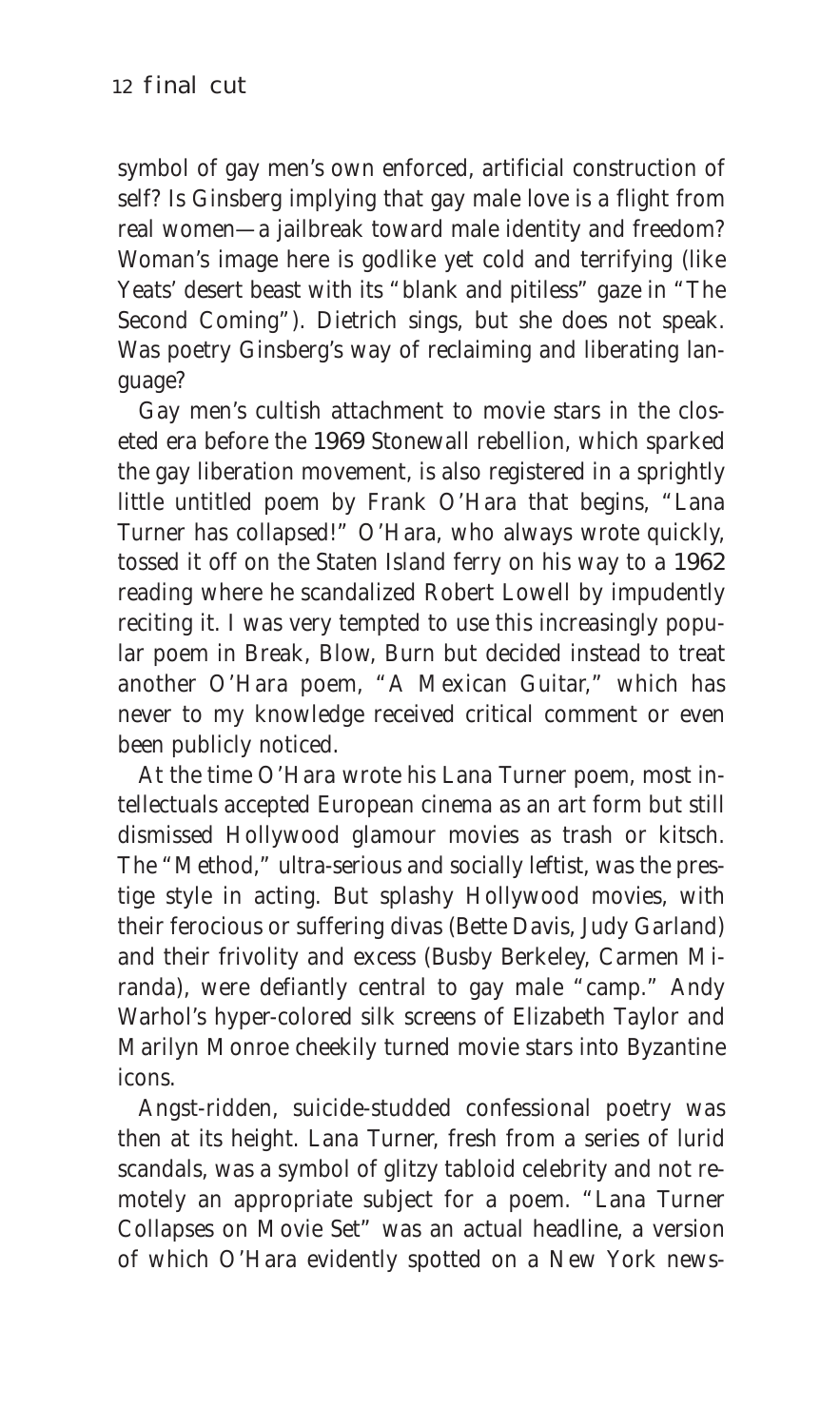stand. The poet describes the weird muddle of rain, snow, and city traffic through which he hurries, distracted. The headline, with its boldface visual clarity and exclamatory, telegraphic diction, breaks on him like an electrifying epiphany. The grey mediocrity of everyday life seems transformed, and the slippery ambiguities of language and definition in which a poet dwells are temporarily transcended. Lana Turner's soap opera traumas are like a ritual martyrdom, a sacrament avidly witnessed by her millions of fans. O'Hara's last line: "oh Lana Turner we love you get up." Who is "we"? Presumably gay men, who found themselves sympathetically bonding as fans with a vast audience of mainstream movie-lovers who normally ostracized them.

Lynn Emanuel's poem "Frying Trout While Drunk" is far more sober. Instead of the kinetic urban landscape of O'Hara's fancy-free sophisticates (the Lana Turner poem refers to "lots of parties" where the poet "acted perfectly disgraceful"), we are now in a crimped realm of psychological entrapment and wounded memory.

> Mother is drinking to forget a man Who could fill the woods with invitations: Come with me he whispered and she went In his Nash Rambler, its dash Where her knees turned green In the radium dials of the '50s. When I drink it is always 1953, Bacon wilting in the pan on Cook Street And mother, wrist deep in red water, Laying a trail from the sink To a glass of gin and back. She is a beautiful, unlucky woman In love with a man of lechery so solid You could build a table on it And when you did the blues would come to visit. I remember all of us awkwardly at dinner, The dark slung across the porch, And then mother's dress falling to the floor,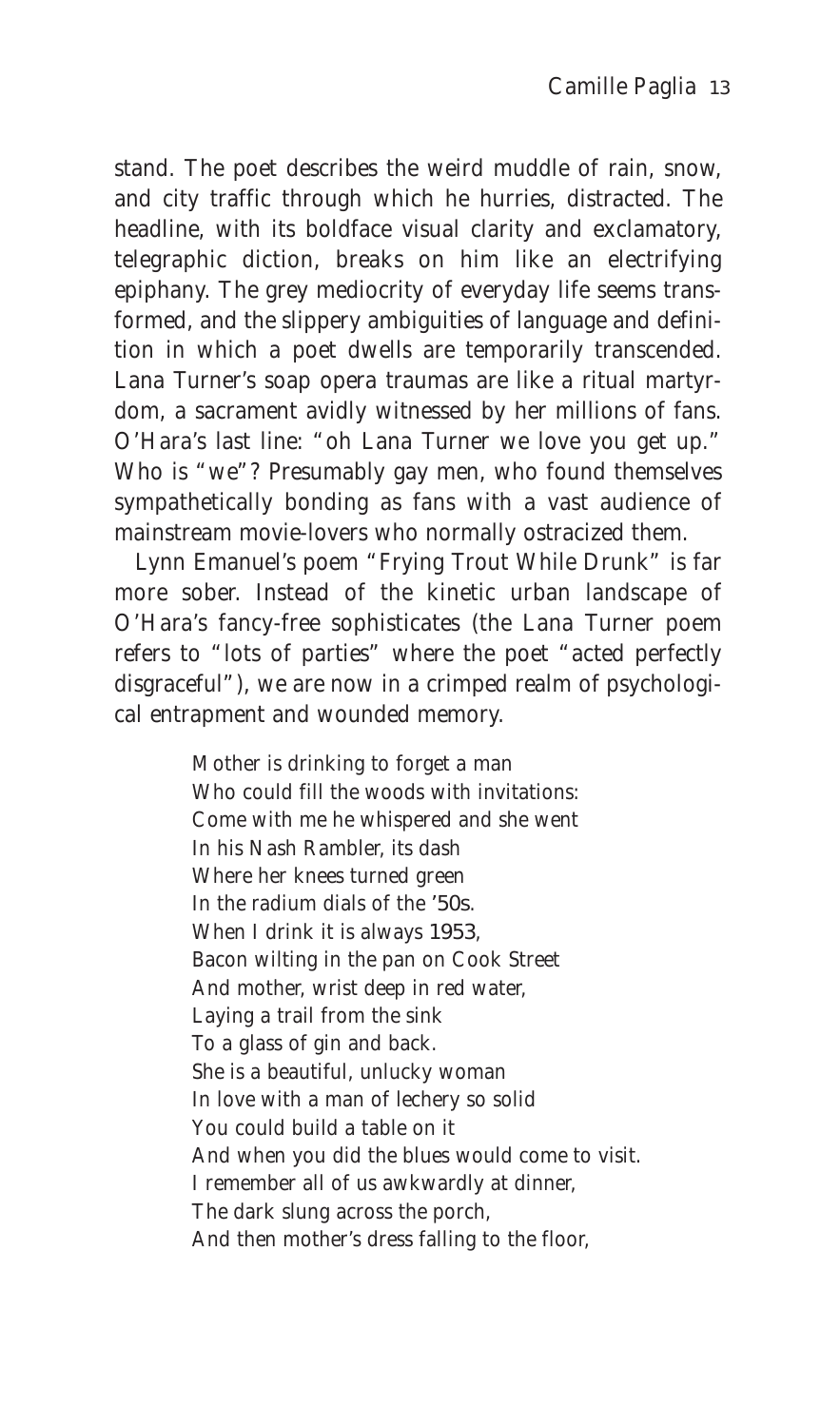Buttons ticking like seeds spit on a plate. When I drink I am too much like her-The knife in one hand and in the other The trout with a belly white as my wrist. I have loved you all my life She told him and it was true In the same way that all her life She drank, dedicated to the act itself, She stood at this stove And with the care of the very drunk Handed him the plate.

As autobiography, if it is that, Emanuel's poem seems influenced by Robert Lowell's seminal *Life Studies* (1959). (I used a Lowell poem from that book, "Man and Wife," instead of this one.) Admirably condensed and finely written, "Frying Trout" distills an entire life of helpless observation and pained reflection. Food, drink, and sex are literally and symbolically intertwined. Everyday routine and rituals, such as cooking, are punctuated by erratic and impulsive breaches of convention. The daughter both admires and pities her mother and tries to understand her weaknesses and compromises, which she fears she has inherited via the time-dissolving act of drinking. The mother is betrayed and humiliated by her own desires and foolish trust. She accepts exploitation and betrayal as the price of sexual pleasure, a mime of love.

Emanuel's intense imagery, skillfully underplayed, is tremendously evocative. The knife and white-bellied trout suggest sex but also a masochistic vulnerability. Exquisitely caught details abound in quick scenarios: the mother's knees turning green in the car's radio light; bloody water trailing to a gin glass; buttons of a fallen dress "ticking like seeds spit on a plate." Flesh is fruit here, carelessly devoured. This poem patiently, methodically offers its story without sentimentality or melodrama. There is no flinching from harsh facts and yet no gratuitous self-dramatization either. Emanuel's technique is quiet, steady, and scrupulously exact. "Frying Trout While Drunk" is a tour de force of courageous truth-telling.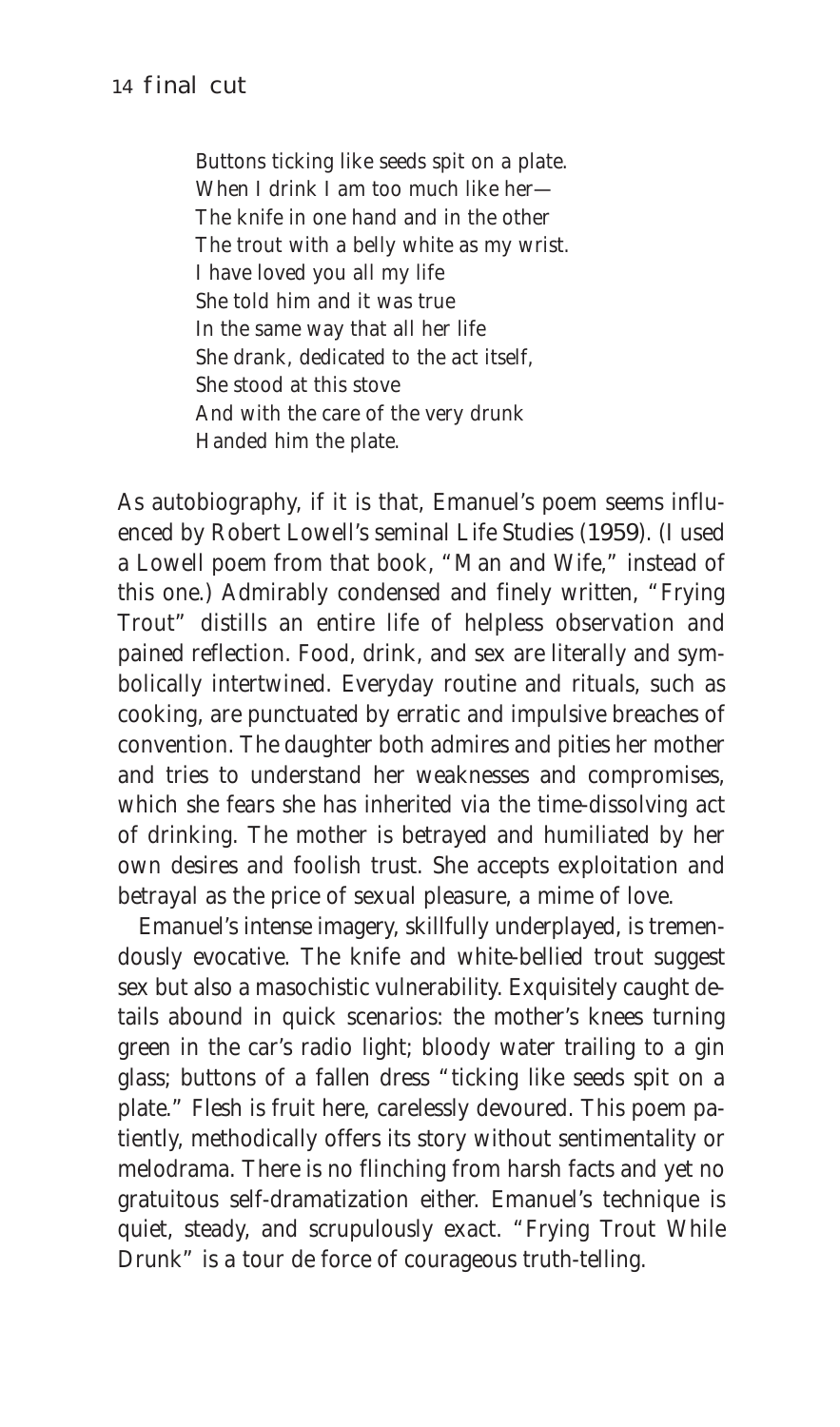Two poems about women rockers nearly made the final cut. In "Marianne Faithfull's Cigarette," Gerry Gomez Pearlberg describes a scene of charged suspension and voyeurism. Spare and ritualistically structured, this poem has a cool Baudelairean perversity. Marianne Faithfull, "bored," is chainsmoking while a crew of daft academics is "talking, talking, talking." The poet is transfixed by the singer's discarded cigarette, branded with its "ring of lipstick." There is an idolatrous fetishism in her desire for the butt, but she asks someone else to fetch it. Abashed, she herself will not cross the aesthetic distance to the enthroned star, whose insouciance is wonderfully caught.

The poem becomes the words that the poet could not speak in the star's presence. I love the gap between the academics' inflated discourse and the squalid litter of Faithfull's red-smeared cigarettes—a tainted beauty that the fascinated poet tries to capture. However, I did not include Pearlberg's poem, which so perfectly captures my own cultic attitude toward stars (such as Elizabeth Taylor, Catherine Deneuve, or Daniela Mercury), because I was uncertain about its interest to a general audience. Furthermore, I had qualms about the finale: "Watching her light up was like seeing the Messiah. / Or Buddha's burning moment under leaves of cool desire." This is way too much. Faithfull's oblique, imperious divinity is already well caught by the poem. We don't need the Messiah and Buddha, with their centuries of accumulated associations, to come crashing in like colossi. All the poem needs at the end is a haiku effect, words floating off like smoke.

Alice Fulton's "You Can't Rhumboogie in a Ball and Chain" is a tribute to Janis Joplin. ("Ball 'n' Chain," a blues song by Big Mama Thornton, was Joplin's hallmark.) The first two stanazas are a knockout:

You called the blues' loose black belly lover and in Port Arthur they called you pig-face. The way you chugged booze straight, without a glass, your brass-assed language, slingbacks with jeweled heel,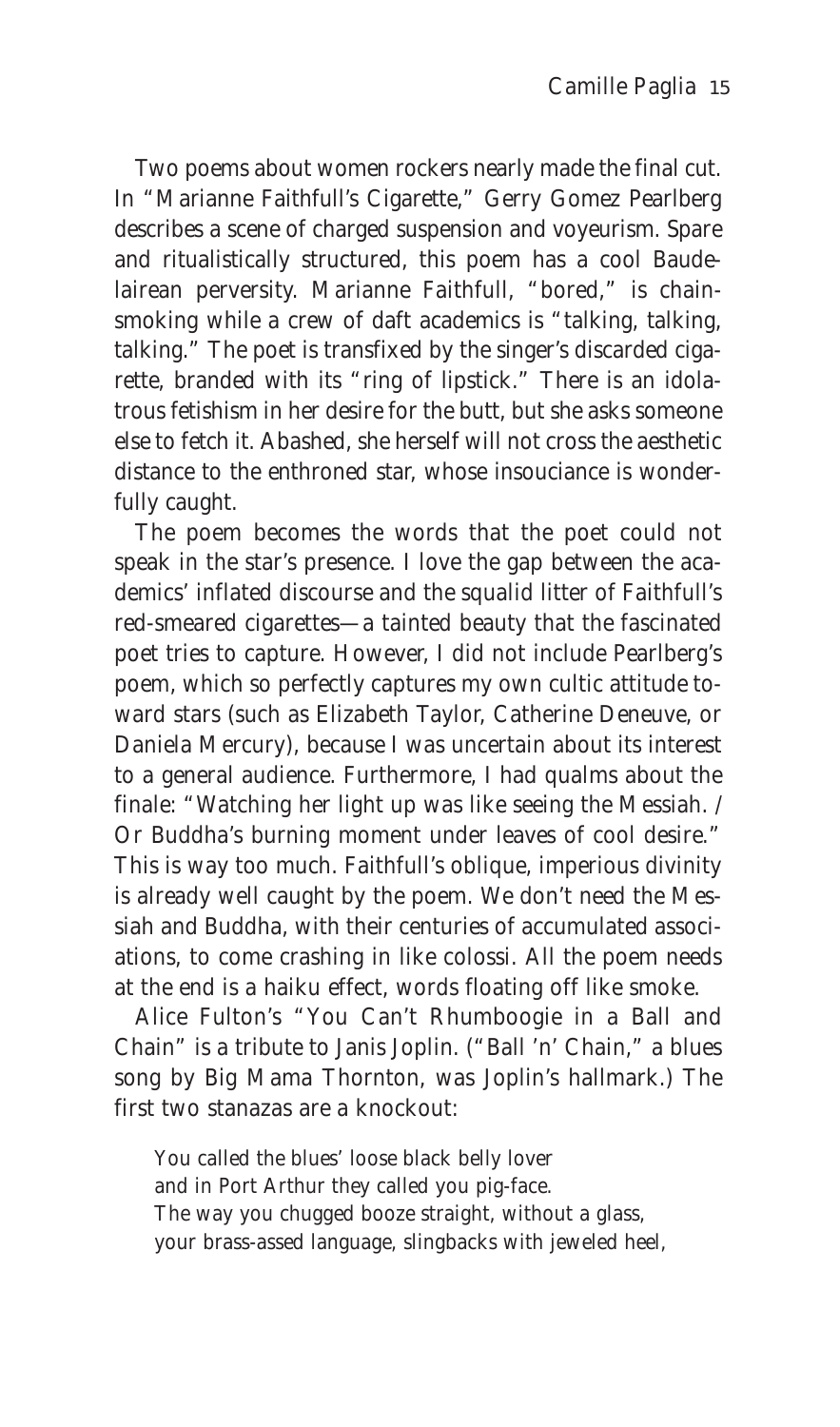proclaimed you no kin to their muzzled blood. No chiclet-toothed Baptist boyfriend for you.

Strung-out, street hustling showed men wouldn't buy you. Once you clung to the legs of a lover, let him drag you till your knees turned to blood, mouth hardened to a thin scar on your face, cracked under songs, screams, never left to heal. Little Girl Blue, soul pressed against the glass.

The heavy sprung rhythms and eye-popping imagery, rattling the reader with hard consonants and alliteration, are reminiscent of the poet-priest Gerard Manley Hopkins, whose ecstatic techniques are deployed here for far earthier and more carnal purposes. Even Fulton's rugged slang scintillates. Through a series of sleazy snapshots, Joplin's pain and defiance and her bold explorations of the netherworld are rivetingly captured.

If it had continued at this sensational level, "You Can't Rhumboogie" would, in my view, have become a contemporary classic. But over the next four stanzas, the sense of urgent compression is lost. We get tantalizing glimpses of seedy diners, "nameless motels," and bad memories of senior proms, but the bruising shocks of the wonderful opening stanzas are repeated and done to death. "Blood" pops up in every stanza; there are simply too many traumas and tortures for the beleaguered reader to process. Instead of sympathizing with Joplin, we feel resentfully penned in a gore-spattered emergency room. While the powerful rhythms and images did all the work at the start, there's now a turn toward editorializing and psychoanalysis ("self-hatred laced your blood").

The final stanza is clever but makes too radical a shift in tone:

Like clerks we face your image in the glass, suggest lovers, as accessories, heels. "It's your shade, this blood dress," we say. "It's you."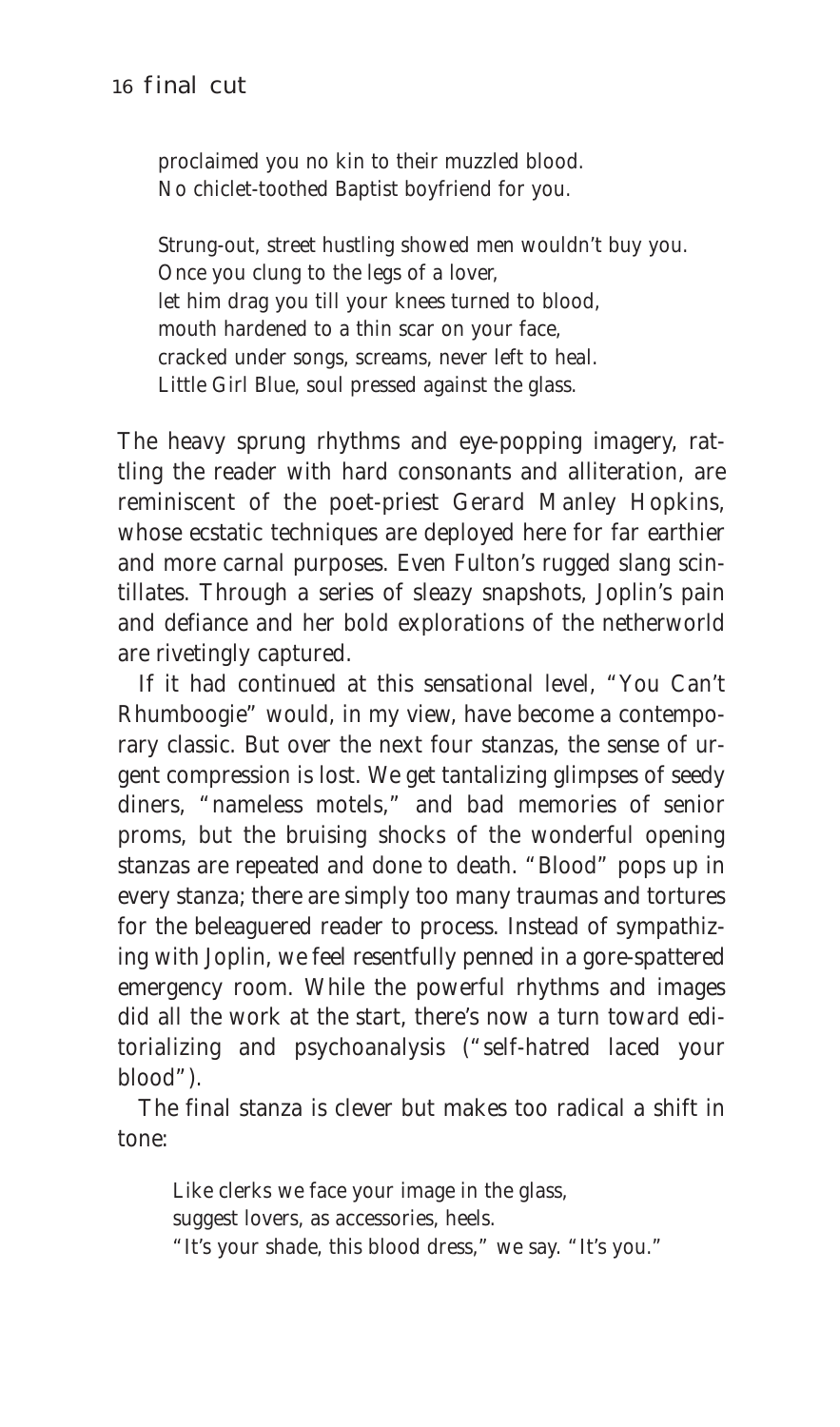Well, we've sure left Texas. That's Sylvia Plath coming through the door—a far more middle-class and coyly ironic voice. Fulton has unfortunately abandoned the proletarian percussiveness of her opening, which explodes with the vernacular.

David Young's "Occupational Hazards" still enchants and intrigues me. It draws its inspiration from riddles, fairy tales, children's songs, and emblematic chapbooks with roots in medieval allegory:

### *Butcher*

If I want to go to pieces I can do that. When I try to pull myself together I get sausage.

#### *Bakers*

Can't be choosers. Rising from a white bed, from dreams of kings, bright cities, buttocks, to see the moon by daylight.

### *Tailor*

It's not the way the needle drags the poor thread around. It's sewing the monster together, my misshapen son.

### *Gravediggers*

To be the baker's dark opposite, to dig the anti-cake, to stow the sinking loaves in the unoven then to be dancing on the job!

### *Woodcutter*

Deep in my hands as far as I can go the fallen trees keep ringing.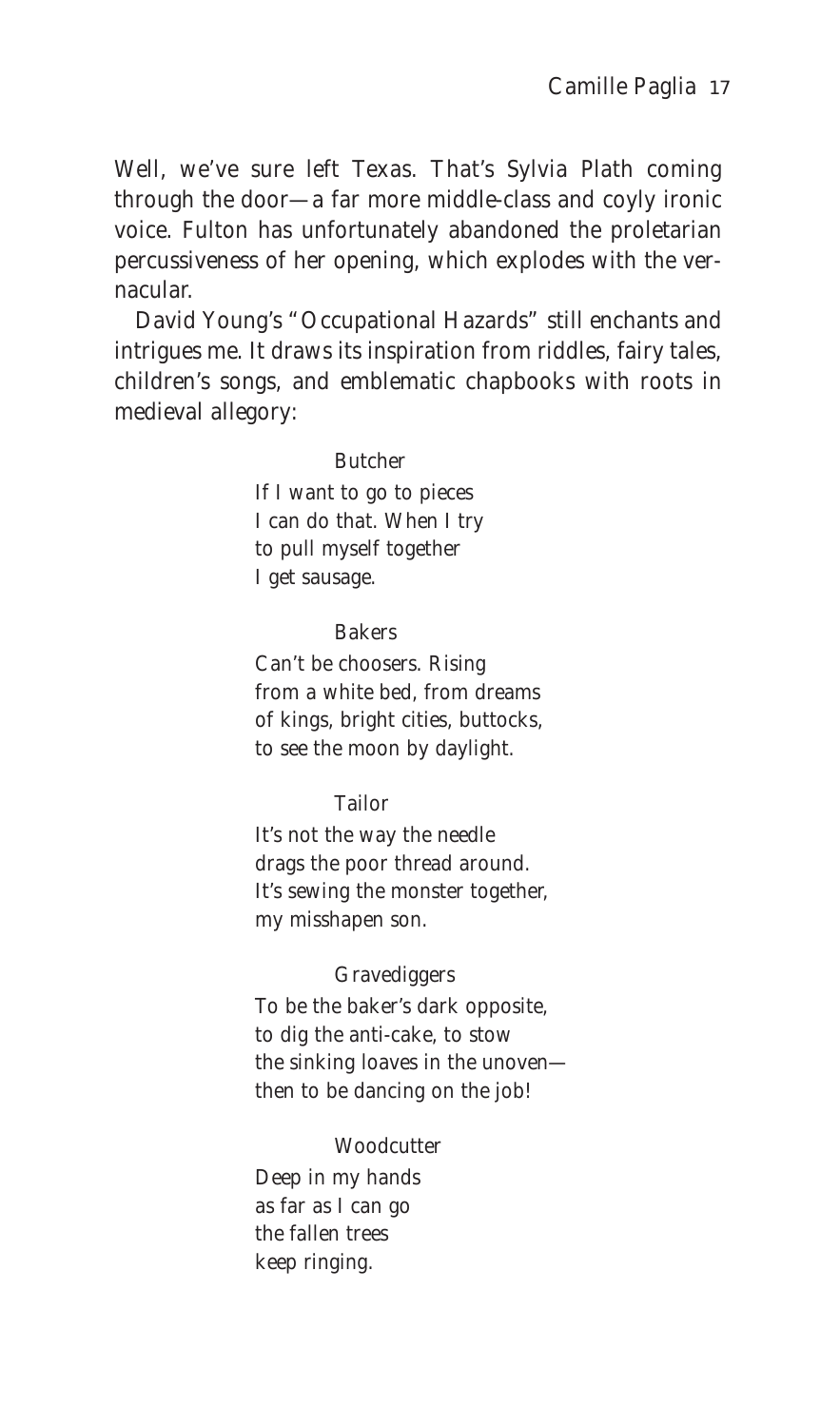The poet's pure pleasure in improvisational, associative play with language is registered in the mercurial puns and quirky metaphors. Young's catalog of occupations echoes the children's limerick "Rub-a-dub-dub, three men in a tub" ("The butcher, the baker, the candlestick-maker"). However, each vocation here—butcher, baker, tailor, gravedigger, woodcutter—can be read as an analogue to the practice of poetry.

The butcher going to pieces is the poet exploring his or her emotional extremes, out of which may come "sausage," the inner life ground up, processed, and strung together in linked stanzas. Such a life requires intestinal fortitude. Rising long before dawn, bakers (normally beggars) "can't be choosers"; like writers wrestling with their material, they are under compulsion to knead their sticky, shapeless dough. With a strangely active dream life, the bakers see metaphorically: "buttocks" and "moon" prefigure the raw white loaf (compare the slang term "buns" for buttocks; flashing one's buttocks is "mooning"). Poets, the "kings" of their own "bright cities," have a tactile intimacy with language, while their sources of inspiration range from the coarsely material to the celestial.

A tailor at work resembles the poet cutting, trimming, and stitching his verse. The needle is the sudden penetration of insight, while the flexible thread, assuring continuity and shape, is dragged in the rear as a secondary process. The result is "my misshapen son": art-making by men is an appropriation of female fertility. The end product, like Frankenstein's "monster" with his stitched-up face, may seem ugly or distorted (in an avant-garde era). But the artwork is the artist's true posterity, a child of the intellect rather than the body—a distinction made by Plato.

Young wittily says that the merry gravedigger ("the baker's dark opposite") must "dig the anti-cake" and "stow the sinking loaves in the unoven"—as if the bakery has gone through Alice's looking-glass and turned into a graveyard. Cake and corpses: this morbid mingling of sweets and rot is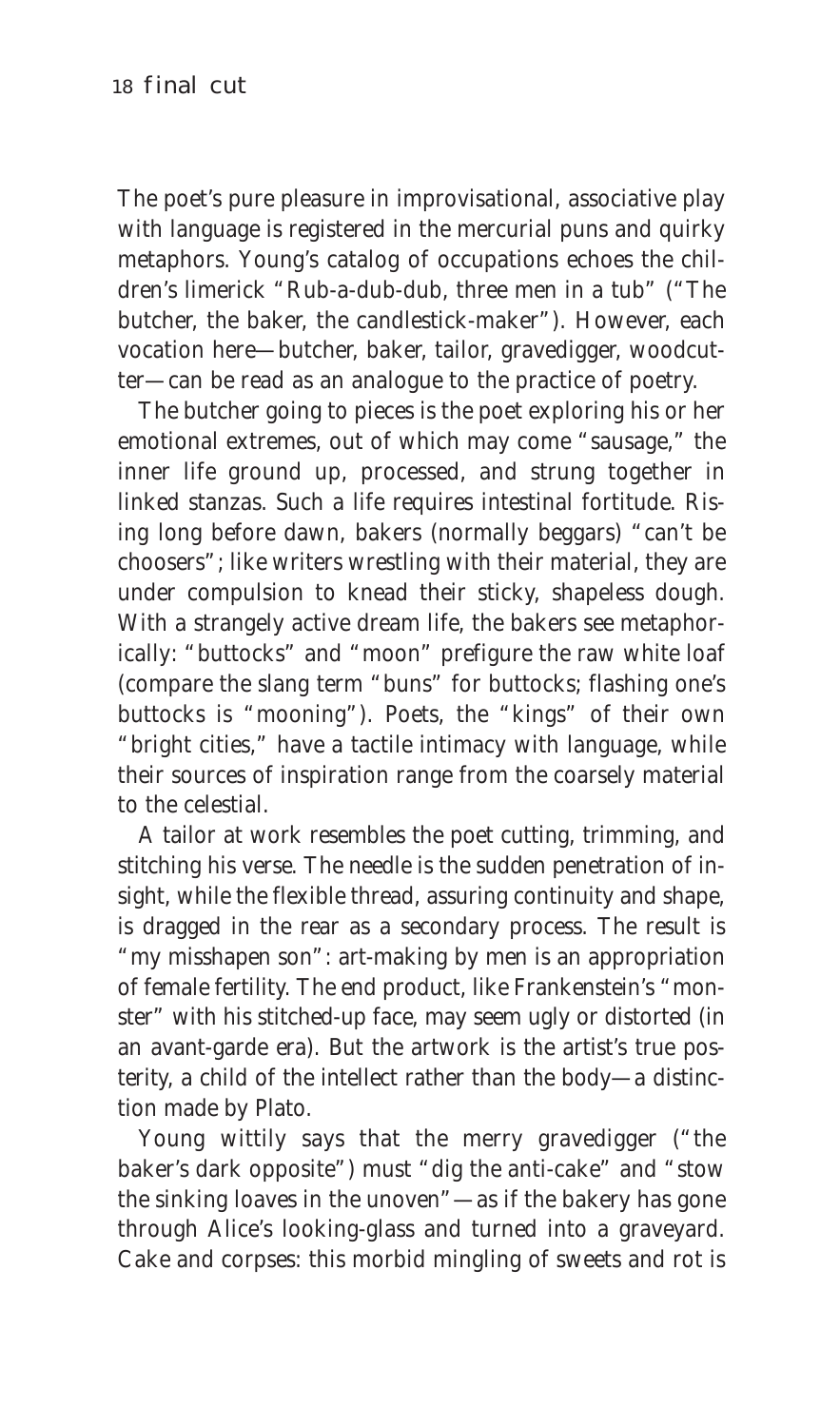a brilliant conflation of motifs from *Hamlet*, with its jovial gravedigger and its satirical imagery of the murdered king's body served up as "funeral baked meats" at a too-hasty wedding banquet, where the main dish is the queen (*Hamlet* 1.2.180). Meditating on elemental realities, the poet faces death and turns it into artistic sustenance and pleasure ("dancing on the job"). Finally, the woodcutter is the poet who ruthlessly topples his lofty forebears to clear mental space for himself. But their words still ring in his mind. They have seeped into his bones, to the deepest layers of his psyche. Poetry, a form of making, is a mission he cannot escape. The battered hands of the craftsman dictate to the soul.

I often regret not including David Young's marvelous poem in *Break, Blow, Burn*. But in perfect truth, I wondered if I could do it justice. It was weighed against May Swenson's "At East River," which has a similar list-like format and childlike sense of wonder. I ultimately went with Swenson because of her poem's intriguing parallelism with Wordsworth's panoramic sonnet about a modern metropolis tranquilly embraced by nature, "Composed Upon Westminster Bridge," which appears earlier in my book.

A. R. Ammons' "Mechanism" upset me severely and still does. This poem should have been the dramatic climax of *Break, Blow, Burn*. In fact, it should have been one of the greatest poems of the twentieth century. Its vision of complex systems operating simultaneously in human beings and animal nature is at the very highest level of artistic inspiration. But in execution, the poem is a shambles, with weak transitions and phrasings that veer from the derivative to the pedantic. "Mechanism" is my primary exhibit for the isolation and self-destruction of American poetry over the past forty years:

Honor a going thing, goldfinch, corporation, tree, morality: any working order, animate or inanimate: it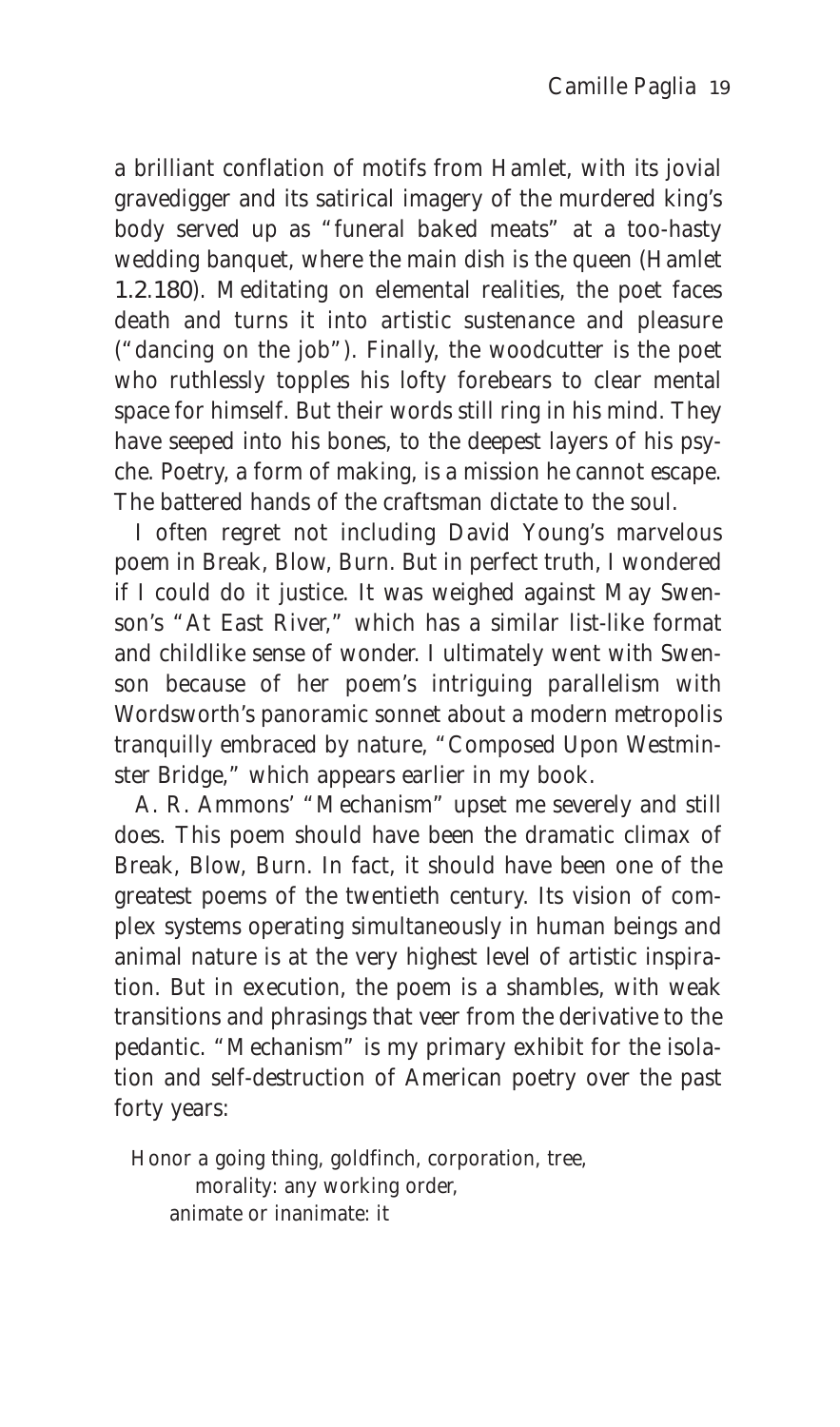## 20 final cut

has managed directed balance,

the incoming and outgoing energies are working right, some energy left to the mechanism,

some ash, enough energy held to maintain the order in repair, assure further consumption of entropy,

expending energy to strengthen order: honor the persisting reactor, the container of change, the moderator: the yellow

bird flashes black wing-bars in the new-leaving wild cherry bushes by the bay, startles the hawk with beauty,

flitting to a branch where flash vanishes into stillness, hawk addled by the sudden loss of sight:

honor the chemistries, platelets, hemoglobin kinetics, the light-sensitive iris, the enzymic intricacies of control,

the gastric transformations, seed dissolved to acrid liquors, synthesized into chirp, vitreous humor, knowledge,

blood compulsion, instinct: honor the unique genes, molecules that reproduce themselves, divide into

sets, the nucleic grain transmitted in slow change through ages of rising and falling form, some cells set aside for the special work, mind

or perception rising into orders of courtship, territorial rights, mind rising from the physical chemistries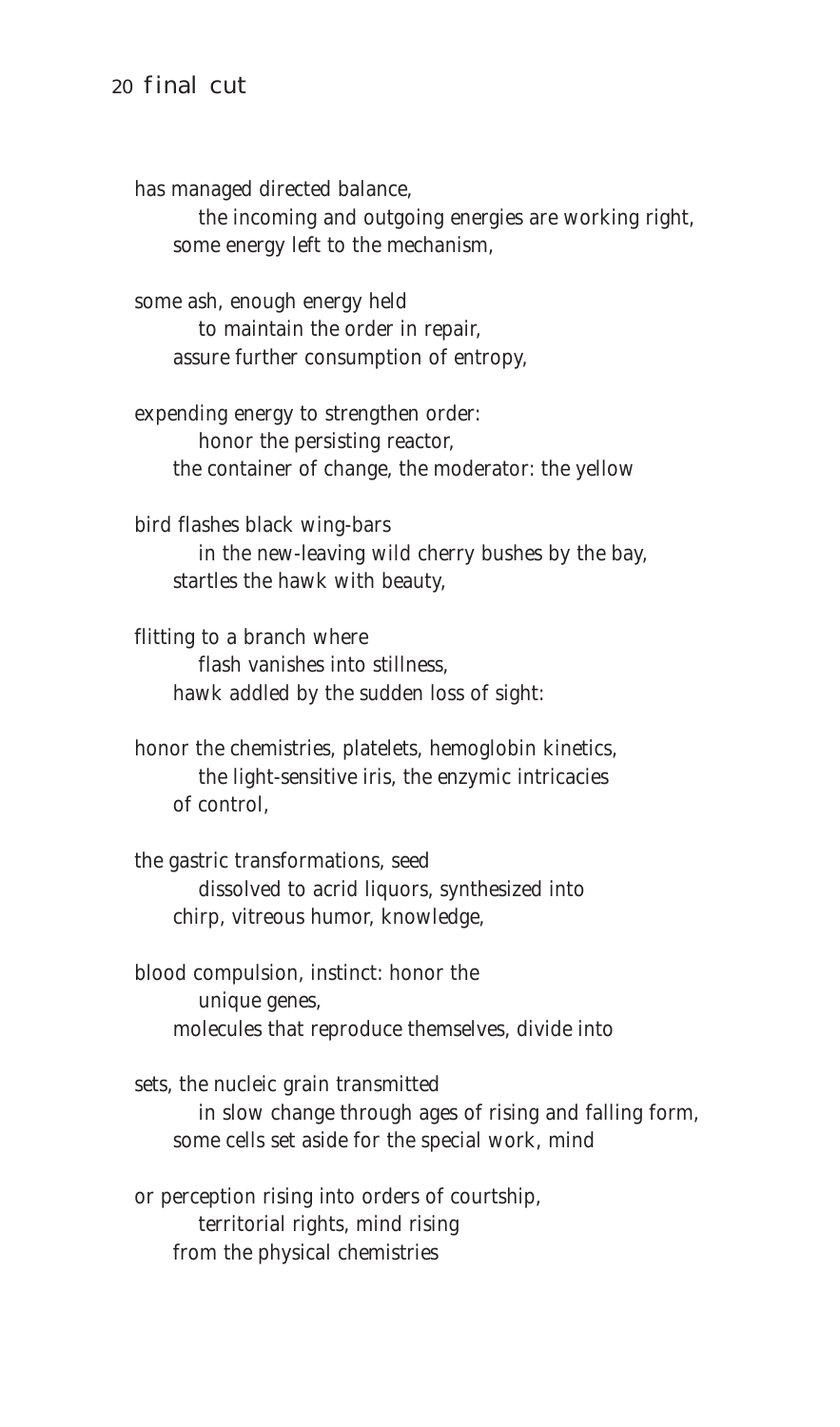to guarantee that genes will be exchanged, male and female met, the satisfactions cloaking a deeper racial satisfaction:

heat kept by a feathered skin: the living alembic, body heat maintained (bunsen burner under the flask)

- so the chemistries can proceed, reaction rates interdependent, self-adjusting, with optimum efficiency—the vessel firm, the flame
- staying: isolated, contained reactions! the precise and necessary worked out of random, reproducible, the handiwork redeemed from chance, while the

goldfinch, unconscious of the billion operations that stay its form, flashes, chirping (not a great songster) in the bay cherry bushes wild of leaf.

The pretty goldfinch flitting in and out of the poem symbolizes nature unconscious of itself. Flashing through the cherry bushes in the last line, it carries a valedictory blessing like the ones in Wordsworth's "Tintern Abbey" and Wallace Stevens' early poem "Sunday Morning" (which ends with flocks of birds sinking "on extended wings").

But it is the doggedly philosophical late Stevens, notably in "The Auroras of Autumn" and "An Ordinary Evening in New Haven," who is exercising a baleful and crippling influence here on Ammons, as on so many other American poets of his generation, including John Ashbery. (Two examples of luminous early Stevens appear in *Break, Blow, Burn*.) Over time, Stevens' language tragically failed him. He ended his career with a laborious, plodding, skeletal style, employed in self-questioning poems of numbing length. Gorgeous images or lines still abound, but pompous, big-think gestures have become a crutch.

The obtrusive "ideas" in late Stevens have naturally pro-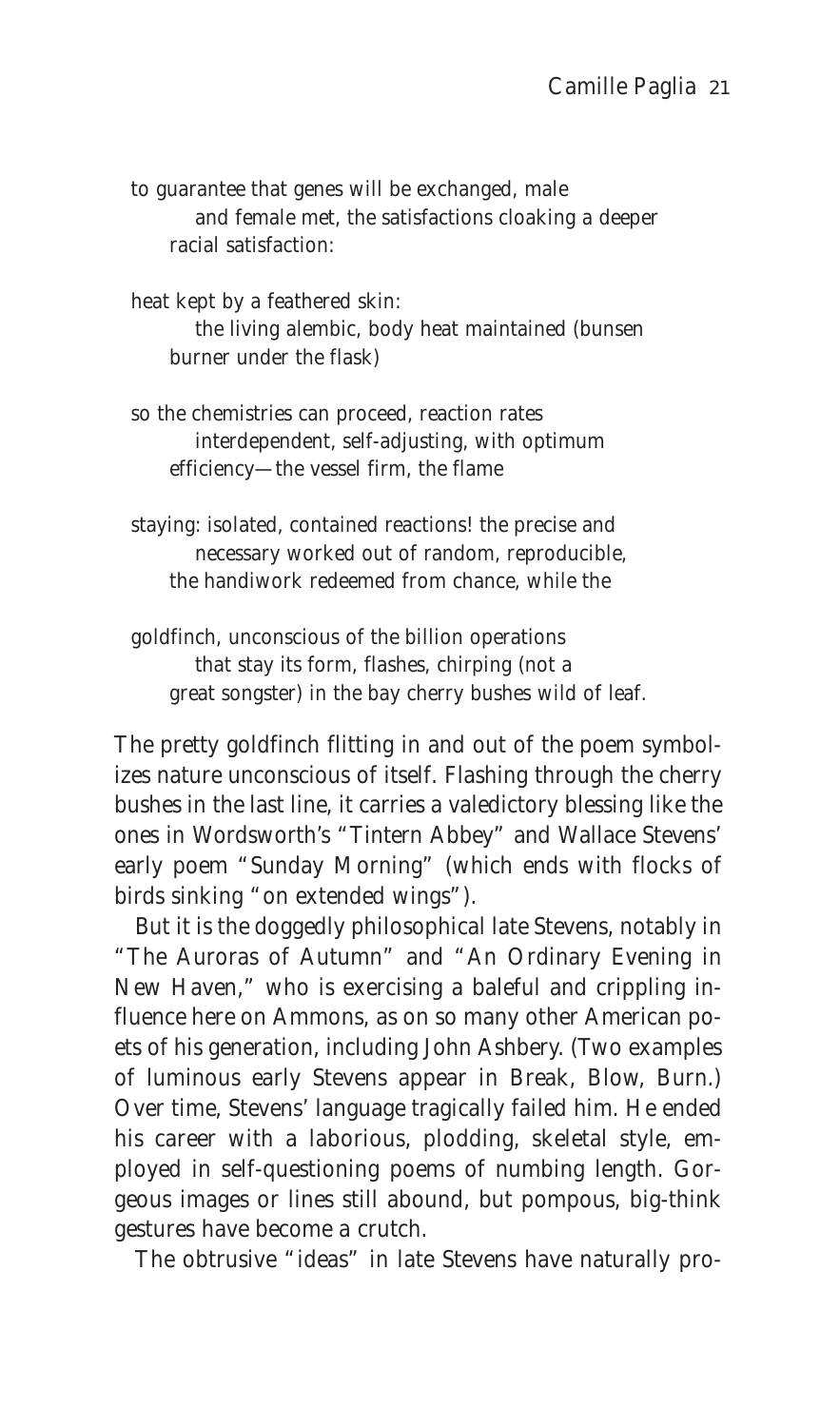vided grist for the ever-churning academic mill. But poetry is not philosophy. Philosophic discourse has its own noble medium as prose argumentation or dramatic dialogue. Poetry should not require academic translators to mediate between the poet and his or her audience. Poetry is a sensory mode where ideas are or should be fully embodied in emotion or in imagery grounded in the material world. Late Stevens suffers from spiritual anorexia; he shows the modernist sensibility stretched to the breaking point. Late Stevens is not a fruitful model for the future of poetry.

In Ammons' "Mechanism," Whitman's influence can be felt in the cosmic perspective and catalog of organic phenomena. But there isn't nearly enough specificity here. Whitman was able to invoke nature's largest, most turbulent forces along with the tiniest details of straw, seeds, or sea spray. Ammons was on the verge of a major conceptual breakthrough in his willingness to consider the intricacies of human organizations, corporations, and management as expressions of the nature-inspired drive toward order. Whitman's melting, all-embracing Romantic love is no longer enough for a modern high-tech world. Connecting sexual "courtship" to state-guaranteed "territorial rights," Ammons is using an anthropological lens to focus on the ancient birth of civilization itself in law and contract. And by conflating history, science, economy, and art, he would end the war between the artist and commercial society that began with the Industrial Revolution and that has resulted in the artist's pitiful marginalization in an era dominated by mass media.

"Mechanism" approaches a view of consciousness itself as a product of evolutionary biology. The minute chemistry of enzymes and platelets is made almost psychedelically visible. The poem makes us ponder huge questions: are we merely flitting goldfinches in nature's master plan? Is free will an illusion? Is art too a product of natural design? But the poem is fatally weakened by its abstruse diction, bombastic syntax, and factitious format. Why did Ammons choose these